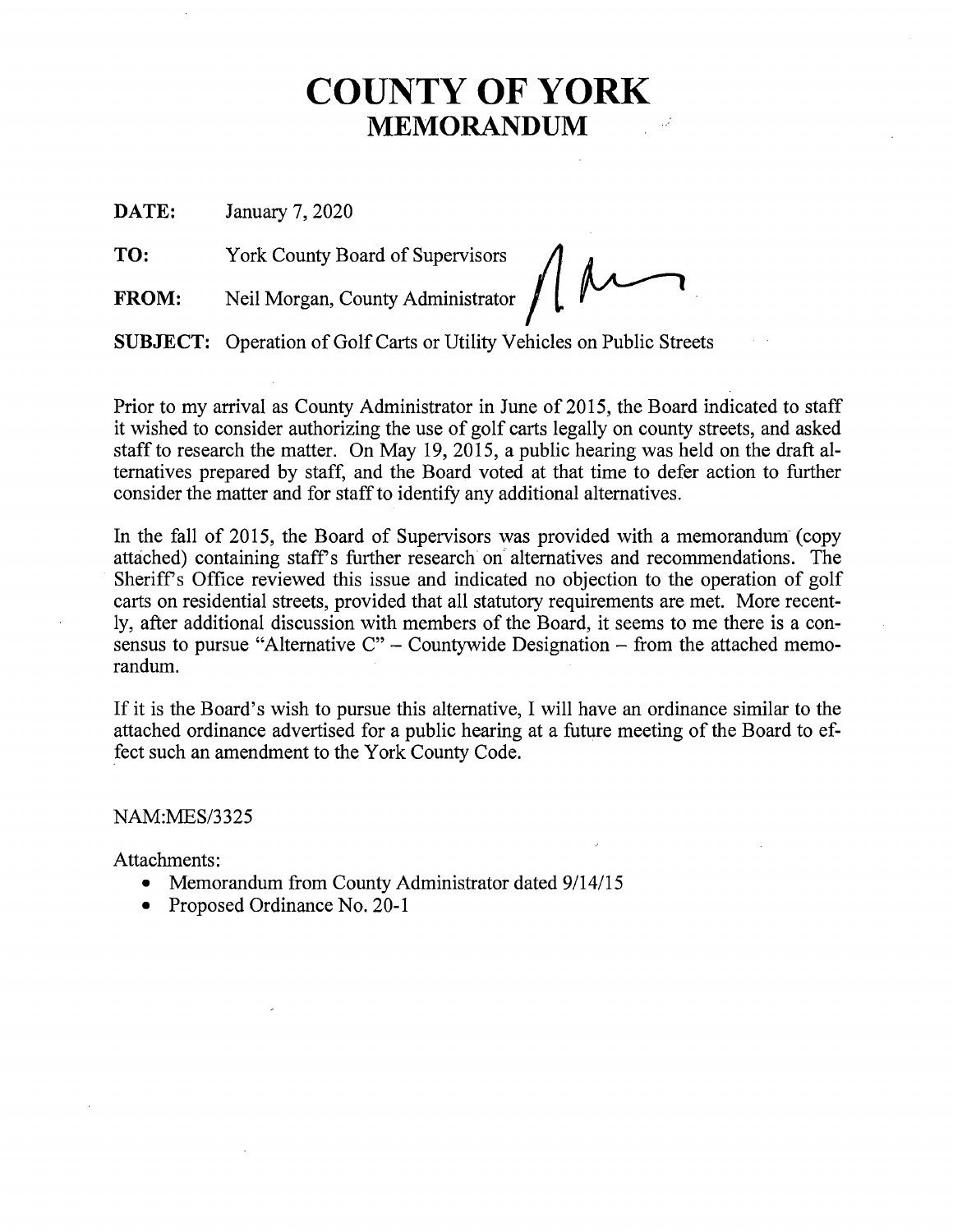# **COUNTY OF YORK MEMORANDUM**

DATE: September 14, 2015

TO: York County Board of Supervisors

FROM: Neil A. Morgan, County Administrator  $\int \int \int \int \mathcal{U}$ 

SUBJECT: Operation of Golf Carts or Utility Vehicles on Public Streets

## **Issue / Background**

At the Board of Supervisors' 2015 Retreat staff was requested to develop draft Code amendments that would provide a way to allow golf carts to be used legally on at least some streets in York County. At its May 19, 2015 meeting the Board conducted a public hearing on draft amendments prepared by staff and, subsequent to the hearing, voted to defer action to allow time for further consideration and for staff to identify any additional alternatives.

### **Statutory Authority**

Section 46.2-916.1, et.seq., of the Code of Virginia stipulates that

- No person shall operate a golf cart or utility vehicle on or over any public highway in the Com*monwealth except as provided in [Section 46.2-916.2, et.seq.]* and that.. ..
- The governing body of any county, city or town may by ordinance authorize the operation of golf *carts and utility vehicles on designated public highways.*

The Code also sets forth the following mandatory provisions:

- Streets with a posted speed limit in excess of 25 MPH may not be designated;
- The person operating the golf cart or utility vehicle must have a valid driver's license in their possession;
- If operated between sunset and sunrise, the vehicle must have all lights prescribed for that type of vehicle by the State Code; and,
- A slow-moving vehicle emblem must be displayed.

The Code also allows localities to impose such other restrictions and limitations as it deems necessary and appropriate.

Given these basic requirements, if golf cart use on public streets in York County is to be made legal it will require action by the Board of Supervisors in the form of an ordinance. After review of the enabling legislation and the practices used in various other Virginia localities, the range of alternatives would appear to include: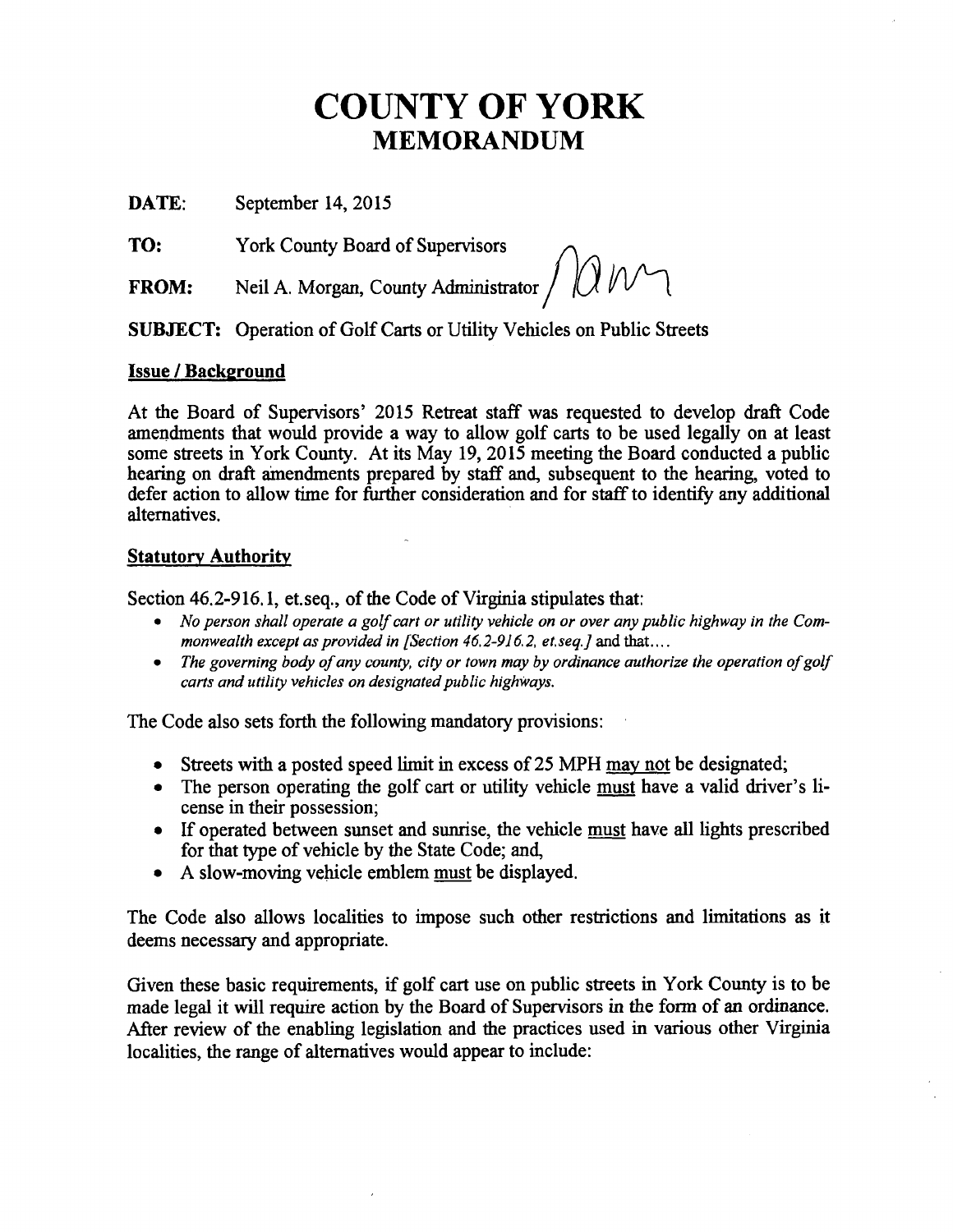York County Board of Supervisors September 14, 2015 Page 2

> ' • i**Alternative A- Individual Neighborhood/Streets Application and Designation**  :- **Case-by-Case Review**

Designation of individual neighborhoods/streets on a case-by-case basis after submission of an application by a neighborhood (HOA or majority of residents);

• **Alternative B-Individual Neighborhood/Streets Designation- Annual Application/ReviewIAction Process** 

Designation of individual neighborhoods/streets in an annual application process through which candidates are identified/requested by HOA's, groups of residents, etc;

- **Alternative C - Countywide Designation**  Designation of all 25 MPH or lower speed limit streets within the County;
- **Alternative D - Countywide Designation w/ Exceptions and Opt-Outs**  Designation of all 25 MPH or lower speed limit streets, with the exception of specific streets or neighborhoods initially identified or which opt-out on their own ini tiative; I
- I • ;**Alternative E- No Action**

Maintain the status quo under which the operation of golf carts is implicitly, but not officially, condoned.

i Each of these potential approaches is described in detail in the attached briefing document. I

# ' **Recommendation**

Casual observations and word of mouth indicate that golf cart travel is already occurring on some streets in the County despite the existing State law that makes such operations illegal unless the streets have been formally designated by the Board. The Sheriff's Office has reviewed this issue and the information contained in this memorandum and has <sup>I</sup> indicated no objection to the operation of golf carts on residential streets provided that all statutory requirements are met.

I willlawait the Board's guidance as to whether there is consensus on a specific alternative that you wish to pursue or whether further discussion at a work session is desired.

Carter/3337 Attachment

• , Alternatives Summary and Draft Ordinances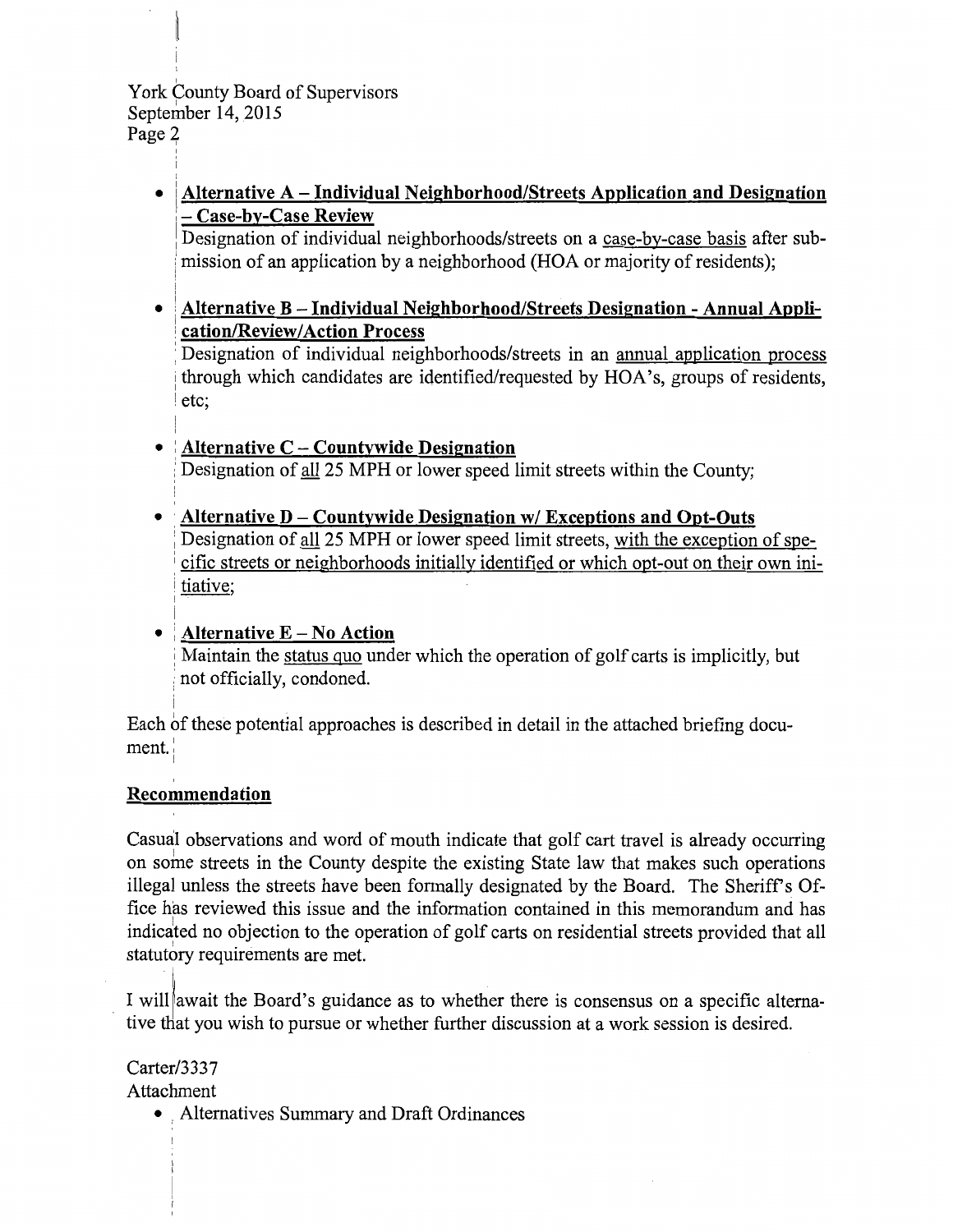# **Golf Cart Operations on Public Streets Regulatory Alternatives**

The Code of Virginia stipulates that:

- *"No person shall operate a golf cart or utility vehicle on or over any public highway in the Commonwealth except as provided in [Section 46.2-916.2, et.seq.]"* and that. ...
- *"The governing body of any county, city or town may by ordinance authorize the* operation of golf carts and utility vehicles on designated public highways..."

Given these basic requirements, if golf cart use on public streets in York County is to be made legal, it will require action by the Board' of Supervisors in the form of an ordinance. After review of the enabling legislation and the practices used in various other Virginia localities, the range of alternatives would appear to include:

## **Alternatives**

• Alternative A – Individual Neighborhood/Streets Application and Designation – **Case-by-Case Review** 

The James City County approach, on which draft Ordinance No. 15-5 was modeled, involves submission of applications by individual neighborhoods (either by an HOA or by petition representing 51% of the parcels on the street(s) to be designated), payment of an application fee to cover the costs of advertising the required public hearing, and payment of the costs of any signage necessary to identify the streets approved for golf cart operations.

Variations on this option could include a different threshold percentage (some localities do not specify a threshold while others require as much as 75%), elimination of the application fee, and/or the County covering the costs of any necessary signage.

In addition to James City County, other localities following some variation of this approach include: Gloucester County, Newport News, Hampton, and Fairfax County.

Under this alternative, signs would need to be installed to identify authorized streets or neighborhoods.

## • **Alternative B - Individual Neighborhood/Streets Designation - Annual Application/ReviewIAction Process**

Establish an annual application period in which individual neighborhoods could submit requests for some or all of their streets to be designated for golf cart operations and schedule one time each year to consider all of the requests submitted during the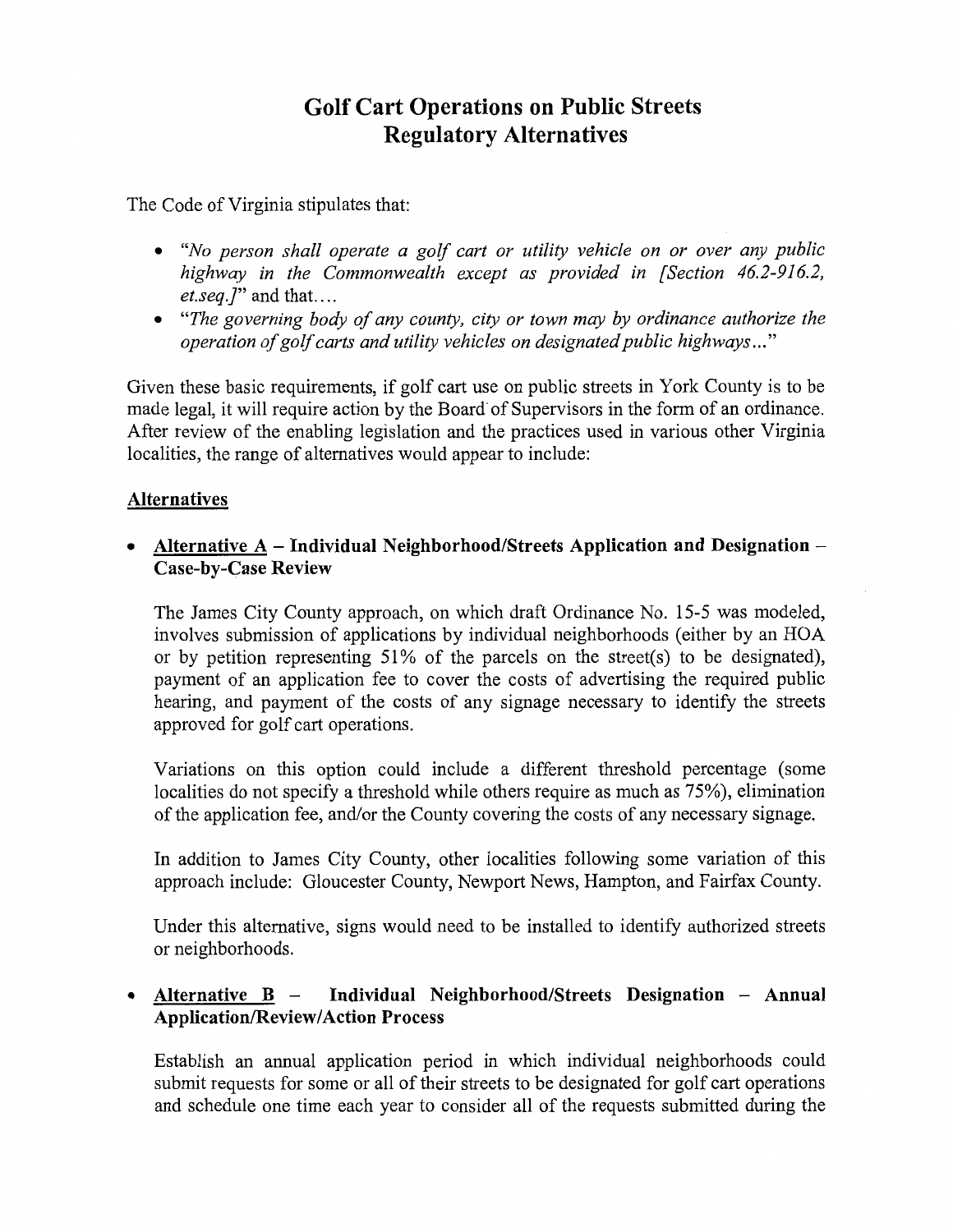course of that year, advertising and conducting only one public hearing. This type of approach (i.e., an annual application/request "window") has been used for other regulatory situations where requirements or restrictions have been applied on an individual neighborhood basis.

Additional options and considerations under this approach would include:

- o Whether applications should be considered only if submitted by a HOA or, in the absence of an HOA, by a petition signed by a certain percentage of property owners along the street(s) under consideration (and, if so, what the threshold percentage should be)?
- o Whether the individual neighborhoods should be required to cover the costs of any signage needed to identify the streets approved for golf cart use?

## • **Alternative C - Countywide Designation**

At least one locality – the City of Poquoson – has taken a "blanket" approach and has adopted one ordinance designating all25 MPH or lower speed limit streets, subject to the mandatory State requirements (e.g., operator must possess a Driver's License, must have lights if operating after sunset, must display slow-moving vehicle emblem, etc.) along with some local-option requirements (e.g., limiting the number of passengers, requiring insurance, requiring a registration decal to be obtained from the Police Department, etc.). Under this alternative, signs identifying authorized streets / neighborhoods would not be necessary.

While this would be the easiest to adopt and most user-friendly approach, a disadvantage is that a "blanket" approval would include some streets that would not be good candidates for safe operation of golf carts due to roadway width, terrain, traffic volume, etc.

### • **Alternative D- Countywide Designation w/ Exceptions and Opt-Outs**

A variation on the all-in aspect of the Countywide approach would be for the Board to initially identify certain streets or neighborhoods to be excluded. The determination of which streets or areas to exclude could be based on:

- The Board's evaluation of potential safety concerns associated with an individual street or those on an entire neighborhood (e.g., based on width, terrain, curvature, sight-distance, etc.); or
- Neighborhood preferences as might be ascertained through communications to Board members or County staff.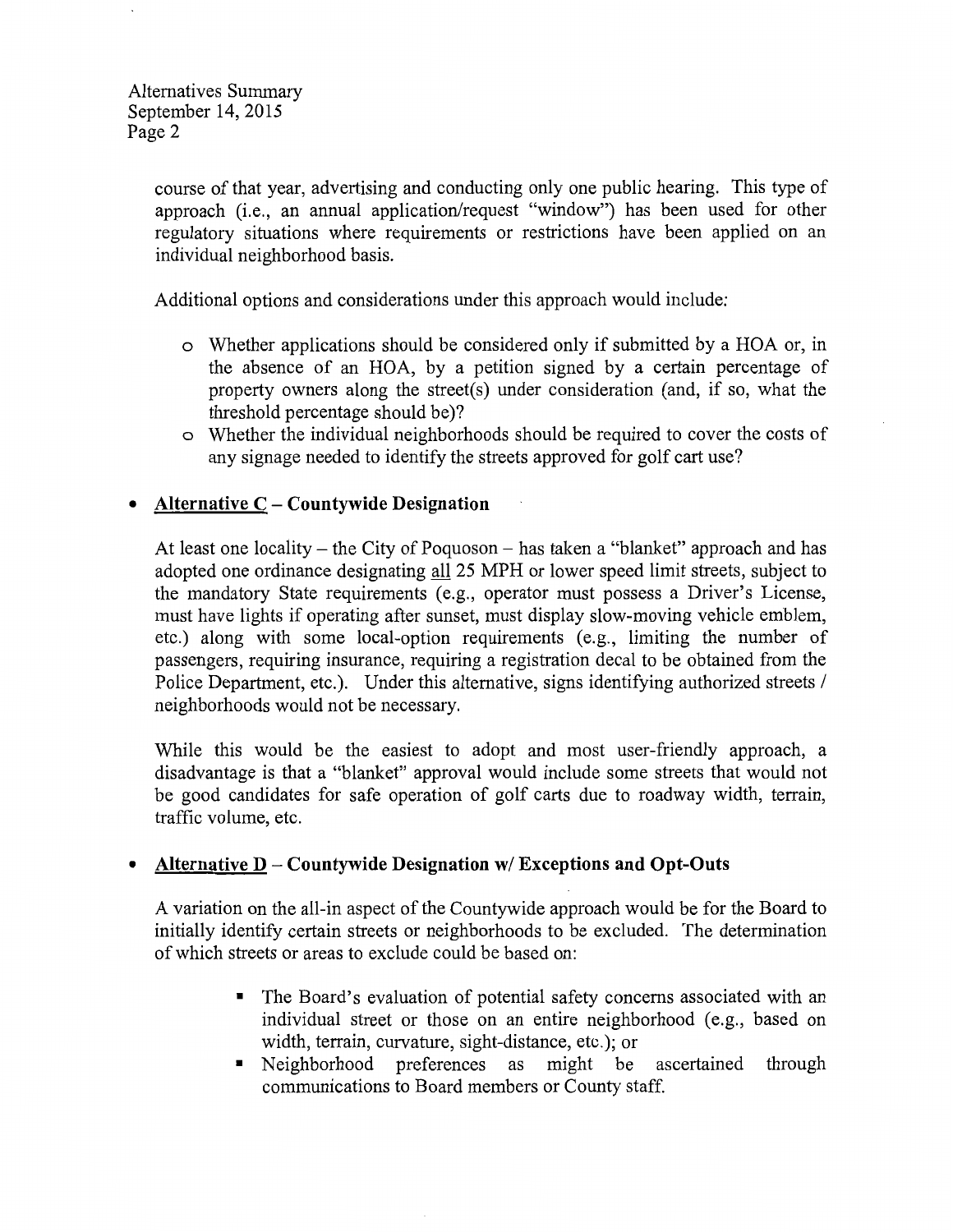Alternatives Summary September 14, 2015 Page 3

> If this approach is selected, the Board's intention should be well-publicized so that individual neighborhoods or groups of residents along particular streets could have an opportunity to consider the appropriateness and desirability of golf cart operations within their neighborhood and to formulate a position on whether or not to opt-out.

> The alternative could also include a process for review of future requests for exclusions, either because safety issues arise or because a neighborhood later decides it wishes to opt-out. For efficiency purposes, the consideration of such requests should be limited to a once-per-year occurrence.

> Signs would need to be installed to identify streets / neighborhoods where golf cart operations are prohibited.

#### • **Alternative** E - No **Action**

Maintain the status quo under which the operation of golf carts is implicitly, but not officially, condoned.

Carter/3337

Attachments

- Proposed Ordinance No. 15-5 (Alternative A)
- Proposed Ordinance No. 15-5-B (Alternative B)
- Proposed Ordinance No. 15-5-C (Alternative C)
- Proposed Ordinance No. 15-5-D (Alternative D)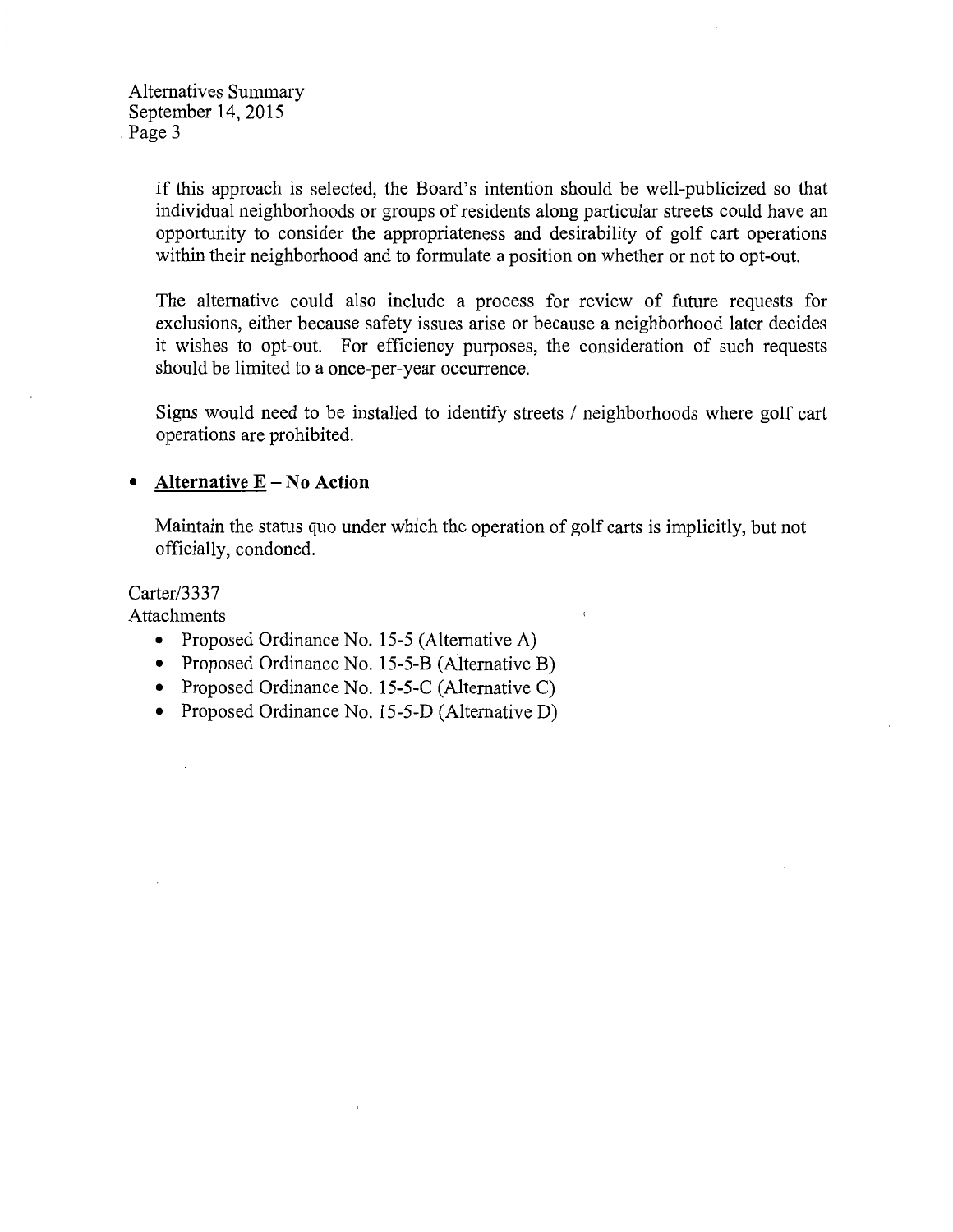#### **Ordinance**

At a regular meeting of the York County Board of Supervisors held in York Hall, Yorktown, Virginia, on the day of 3015:

#### Present

Vote

Thomas G. Shepperd, Jr., Chairman George S. Hrichak, Vice Chairman Walter C. Zaremba Sheila S. Noll Donald E. Wiggins

On motion of extended the following ordinance was adopted:

AN ORDINANCE TO AMEND THE YORK COUNTY CODE TO ES-TABLISH, PURSUANT TO THE AUTHORITY PROVIDED BY SEC-TION 46.2-916.1, ET. SEQ. OF THE CODE OF VIRGINIA, PROCE-DURES AND REQUIREMENTS ENABLING INDIVIDUALS, ORGAN-IZATIONS OR ENTITIES TO REQUEST, AND THE BOARD OF SU-PERVISORS TO APPROVE, THE DESIGNATION OF SPECIFICALLY NAMED PUBLIC STREETS FOR USE BY GOLF CARTS OR UTILITY VEHICLES

WHEREAS, Section 46.2-916.1, et. seq. of the Code of Virginia provides authority for the governing body of a county to authorize the operation of golf carts and utility vehicles on designated public highways within its boundaries, subject to certain requirements and procedures; and

WHEREAS, based on requests received from various citizens and neighborhoods, the Board of Supervisors wishes to incorporate provisions into the York County Code to establish procedures for submission, consideration and action on such requests;

NOW, THEREFORE, BE IT ORDAINED by the York County Board of NOW, THEREFORE, BE IT ORDAINED by the York County Board of<br>Supervisors, this the \_\_\_\_\_ day of \_\_\_\_, 2015, that the York County Code be, and it is hereby, amended to add the following provisions to Chapter 15, Motor Vehicles and Traffic:

,9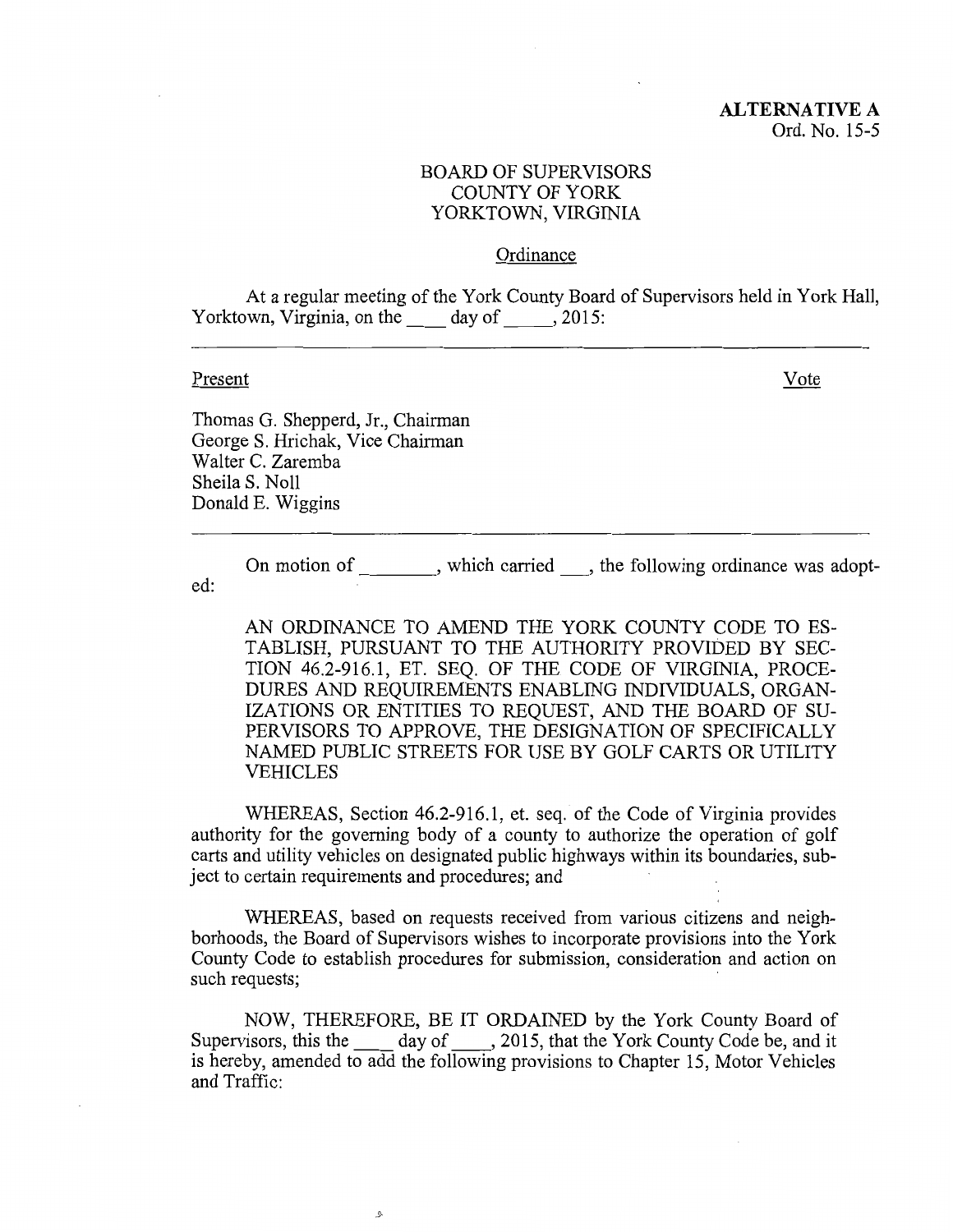#### Sec. 15-9. Use of golf carts or utility vehicles on public highways

No person shall operate a golf cart or utility vehicle on or over any public highway in York County except as authorized in accordance with the following procedures and requirements:

(a) Definitions

For the purposes of this section, the following words and terms shall have the meanings set forth below:

Golf cart. A self-propelled vehicle that is designed to transport persons playing golf and their equipment on a golf course

Street. The entire width between the boundary lines of every way or place open to the use of the public for purposes of vehicular travel in the County, including streets, roads, highways and alleys, and, for law enforcement purposes, the entire width between the boundary lines of all private roads or streets that have been specifically designated "highways", as that term is defined in Section 46.2-100 of the Code of Virginia, by an ordinance adopted by the Board of Supervisors.

*Utility vehicle.* A motor vehicle that is designed for off-road use, is powered by an engine of no more than 25 horsepower, and is used for general maintenance, security, agricultural, or horticultural purposes. The term "utility vehicle" does not include riding lawn mowers, or any other vehicle whose definition is included in Section 46.2-100 of the Code of Virginia.

(b) Designation of public streets for golf cart and utility vehicle operations.

Pursuant to Section 46.2-916.1 et. seq. of the Code of Virginia the Board of Supervisors may authorize, by ordinance, the operation of golf carts and utility vehicles on designated public streets within the County after:

- 1) Determining that the posted speed limit of any street proposed for such use is 25 miles per hour or less, and
- 2) Considering the speed, volume, and character of motor vehicle traffic using such streets, and
- 3) Determining that golf cart and utility vehicle operation on particular highways is compatible with state and local transportation plans and consistent with the Commonwealth's Statewide Pedestrian Policy provided for in Section 33.2-354 of the Code of Virginia.
- (c) No public street shall be designated for use by golf carts or utility vehicles if such golf carts or utility vehicles will impede the safe and efficient flow of other motor vehicle traffic.
- (d) Limitations on golf cart and utility vehicle operations on designated public highways.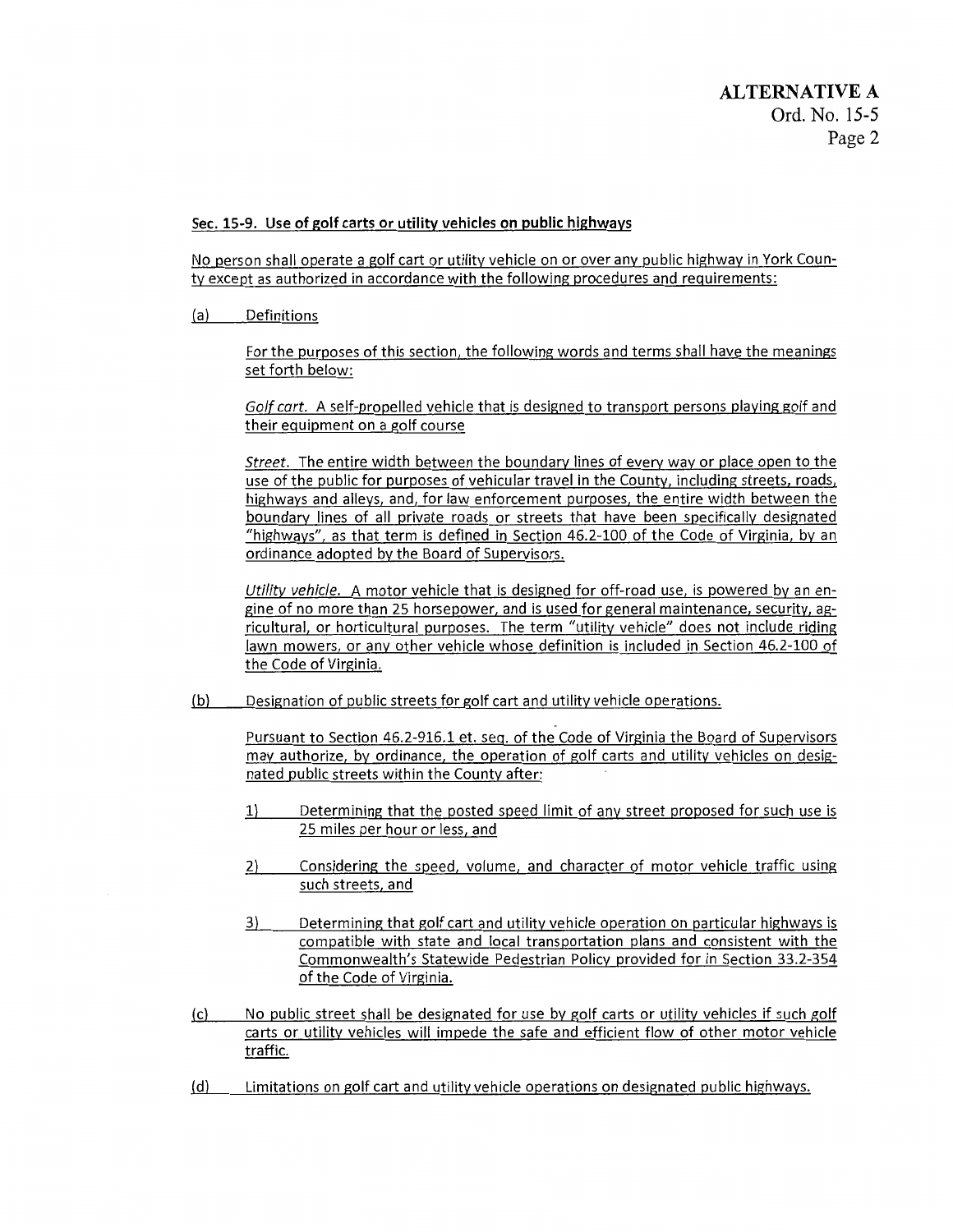Golf cart and utility vehicle operations on designated public streets shall be in accordance with the following limitations:

- 1) Golf carts or utility vehicles may be operated on designated streets where the posted speed limit is 25 MPH or less. No golf cart or utility vehicle shall be driven across any street at an un-signalized intersection where the street being crossed has a posted speed limit in excess of 25 MPH or at a signalized intersection where the street being crossed has a posted speed limit in excess of 35 MPH; This limitation shall not apply to golf carts and utility vehicles being operated by local government employees upon streets located within the County and to fulfill a governmental purpose and provided that the golf cart or utility vehicle is being operated on streets with speed limits of 35 MPH or less.
- 2) No person shall operate any golf cart or utility vehicle on any public street unless he has in his possession a valid driver's license;
- 3) Golf carts and utility vehicles must be operated in accordance with the motor vehicle laws of the Commonwealth;
- 4) Every golf cart or utility vehicle, whenever operated upon a public street. shall display a slow-moving vehicle emblem in conformity with Section 46.2-1081 of the Code of Virginia;
- 5) Golf carts and utility vehicles operating on designated streets pursuant to this section shall be insured by a recreational vehicle policy with liability coverage of not less than \$50,000 per accident. Proof of such insurance shall be maintained in such golf cart or utility vehicle at all times such vehicle is in operation on a designated street or highway;
- 6) Golf carts and utility vehicles shall be operated upon public streets only between sunrise and sunset, unless equipped with such lights as are required by the terms of Section 46.2-1010 of the Code of Virginia;
- 7) Only the number of people the golf cart or utility vehicle is designed to seat may ride the vehicle when in operation. Passengers shall not be carried on the part of a golf cart designed to carry golf bags.
- (e) Application / Approval Procedures

Any individual. organization, or entity may apply to the Board of Supervisors to have a street, or streets. having a speed limit of 25 MPH or less designated for golf cart or utility vehicle use, subject to the following requirements and procedures:

1) If the street is located within a neighborhood having a legally constituted homeowners association, whether mandatory or not, such application shall be in the name of the homeowners association and shall be signed by a dulyauthorized representative of the association.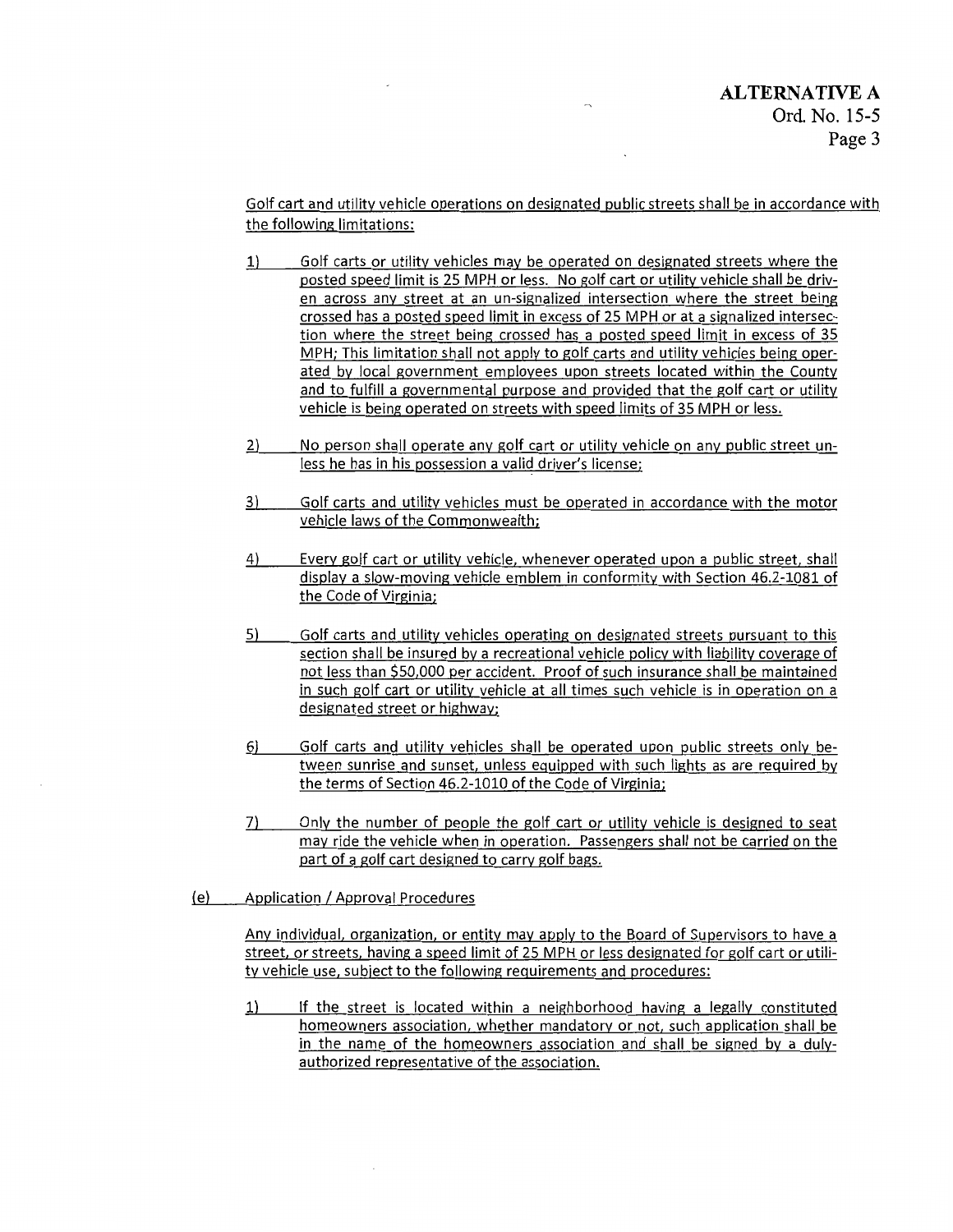- 2) If the street is located in a neighborhood that does not have a homeowners association, or is located outside of an identifiable neighborhood, such application shall be accompanied by a petition supporting such designation. Such petition shall include signatures representing at least 51% of the parcels abutting or having a driveway connection to the street(s) proposed for designation.
- 3) At a minimum, any application requesting such designation shall include the following:
	- i. The full legal name of the individual, organization or entity making the application;
	- ii. The name and route number of each public street to be designated;
	- iii. A petition, if one is required by subsection 2) above;
	- iv. An application fee in the amount of \$300 to defray the cost of the public hearing advertisements.
	- v. An acknowledgement of the responsibility of the individual. organization or entity to cover the costs of fabrication and installation by County forces of such signs as are necessary to identify designated streets in the event the application is approved by the Board of Supervisors.
- 4) Upon receipt, the application shall be forwarded to the Sheriff's Office and the Virginia Department of Transportation with a request for their comments and recommendations.
- 5) Subsequent to receipt of the comments of the Sheriff's Office and Virginia Department of Transportation, but in any event within sixty (60) days, the County Administrator shall cause the application to be advertised for public hearing at a regularly scheduled meeting of the Board of Supervisors.
- 6) Following the public hearing, the Board of Supervisors shall consider the merits of the application, the recommendations of the Sheriff's Office and Virginia Department of Transportation, public comments, and such other factors as deemed appropriate and shall determine whether or not to approve the application. If approved, the action shall be by ordinance and shall identify the specific street(s) or segments thereof where golf carts or utility vehicles may be operated.
- (f) Signs alerting motorists that golf carts or utility vehicles may be in operation shall be erected along all roads designated for golf cart and utility vehicle operations at such locations as are deemed necessary after consultation with the Sheriff's Office and Virginia Department of Transportation. Such signs shall be fabricated and installed by the County and the costs of fabrication and installation shall be the responsibility of the individuals, homeowners association, organization, or other entity requesting such designations and shall be paid within sixty (60) days of being invoiced by the County.
- (g) Violations of this section shall constitute a traffic infraction punishable by a fine of not more than \$200.00.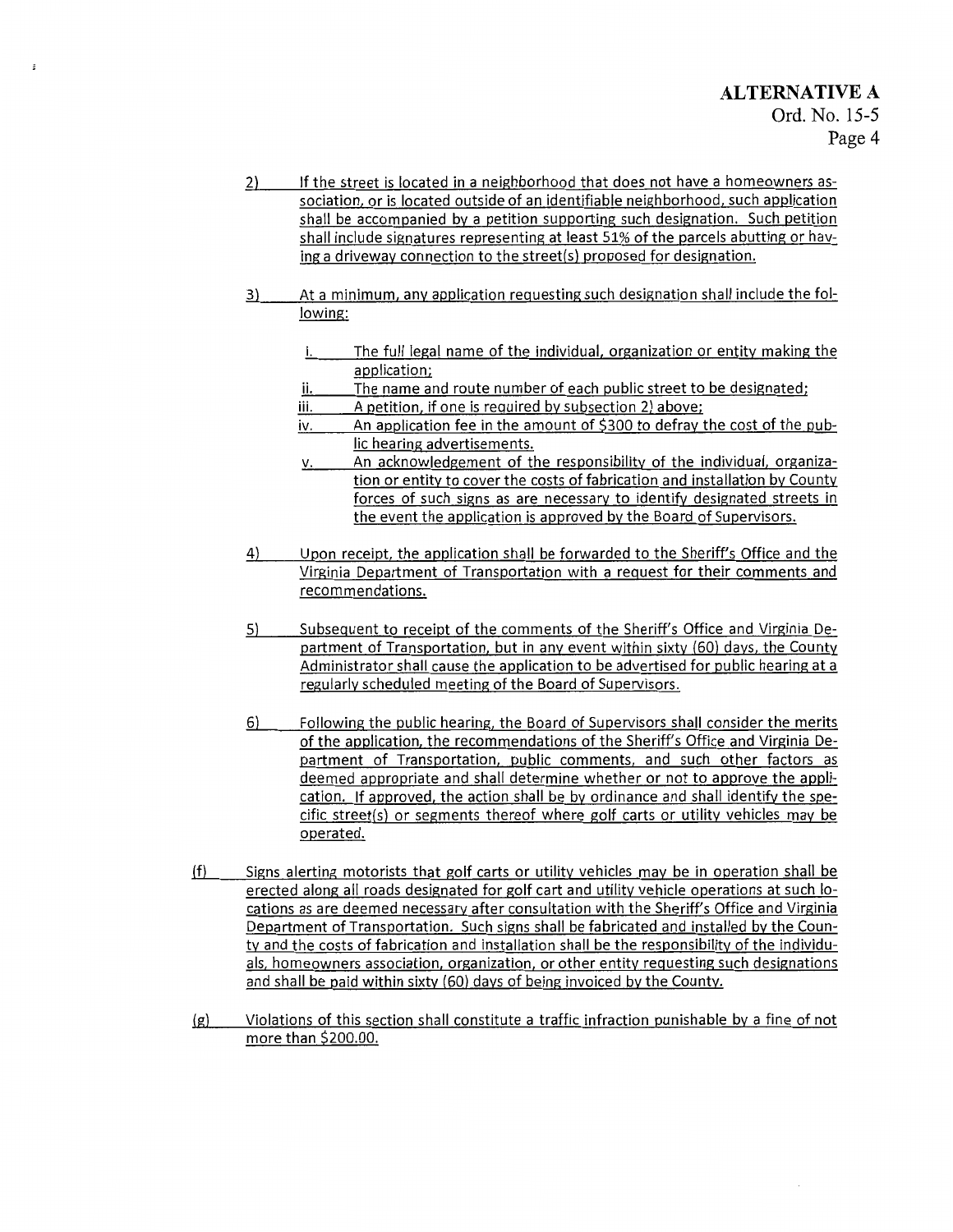#### **Ordinance**

At a regular meeting of the York County Board of Supervisors held in York Hall, Yorktown, Virginia, on the day of , 2015:

#### Present

Vote

Thomas G. Shepperd, Jr., Chairman GeorgeS. Hrichak, Vice Chairman Walter C. Zaremba Sheila S. Noll Donald E. Wiggins

On motion of extended the following ordinance was adopted:

AN ORDINANCE TO AMEND THE YORK COUNTY CODE TO ES-TABLISH, PURSUANT TO THE AUTHORITY PROVIDED BY SEC-TION 46.2-916.1, ET. SEQ. OF THE CODE OF VIRGINIA, PROCE-DURES AND REQUIREMENTS ENABLING INDIVIDUALS, ORGAN-IZATIONS OR ENTITIES TO REQUEST, AND THE BOARD OF SU-PERVISORS TO APPROVE, THE DESIGNATION OF SPECIFICALLY NAMED PUBLIC STREETS FOR USE BY GOLF CARTS OR UTILITY VEHICLES

WHEREAS, Section 46.2-916.1, et. seq. of the Code of Virginia provides authority for the governing body of a county to authorize the operation of golf carts and utility vehicles on designated public highways within its boundaries, subject to certain requirements and procedures; and

WHEREAS, based on requests received from various citizens and neighborhoods, the Board of Supervisors wishes to incorporate provisions into the York County Code to establish procedures for submission, consideration and action on such requests;

NOW, THEREFORE, BE IT ORDAINED by the York County Board of Supervisors, this the \_\_ day of \_\_, 2015, that the York County Code be, and it is hereby, amended to add the following provisions to Chapter 15, Motor Vehicles and Traffic: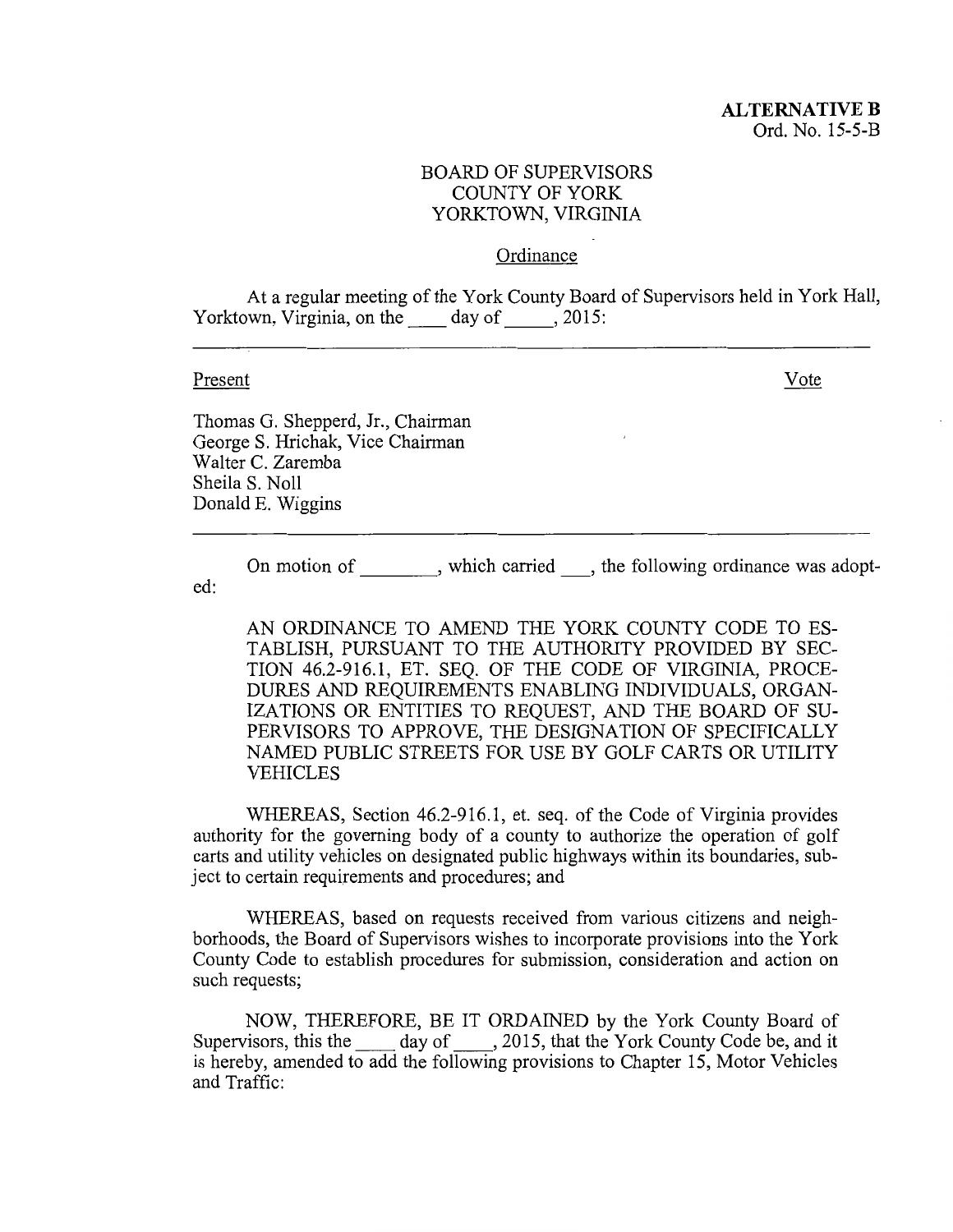#### Sec. 15-9. Use of golf carts or utility vehicles on public highways

No person shall operate a golf cart or utility vehicle on or over any public highway in York County except as authorized in accordance with the following procedures and requirements:

(a) Definitions

For the purposes of this section, the following words and terms shall have the meanings set forth below:

Golf cart. A self-propelled vehicle that is designed to transport persons playing golf and their equipment on a golf course

*Street.* The entire width between the boundary lines of every way or place open to the use of the public for purposes of vehicular travel in the County, including streets, roads, highways and alleys, and, for law enforcement purposes, the entire width between the boundary lines of all private roads or streets that have been specifically designated "highways", as that term is defined in Section 46.2-100 of the Code of Virginia, by an ordinance adopted by the Board of Supervisors.

*Utility vehicle.* A motor vehicle that is designed for off-road use, is powered by an engine of no more than 25 horsepower, and is used for general maintenance, security, agricultural, or horticultural purposes. The term "utility vehicle" does not include riding lawn mowers, or any other vehicle whose definition is included in Section 46.2-100 of the Code of Virginia.

(b) Designation of public streets for golf cart and utility vehicle operations.

Pursuant to Section 46.2-916.1 et. seq. of the Code of Virginia the Board of Supervisors may authorize, by ordinance, the operation of golf carts and utility vehicles on designated public streets within the County after:

- 1) Determining that the posted speed limit of any street proposed for such use is 25 miles per hour or less, and
- 2) Considering the speed, volume, and character of motor vehicle traffic using such streets, and
- 3) Determining that golf cart and utility vehicle operation on particular highways is compatible with state and local transportation plans and consistent with the Commonwealth's Statewide Pedestrian Policy provided for in Section 33.2-354 of the Code of Virginia.
- (c) No public street shall be designated for use by golf carts or utility vehicles if such golf carts or utility vehicles will impede the safe and efficient flow of other motor vehicle traffic:
- (d) Limitations on golf cart and utility vehicle operations on designated public highways.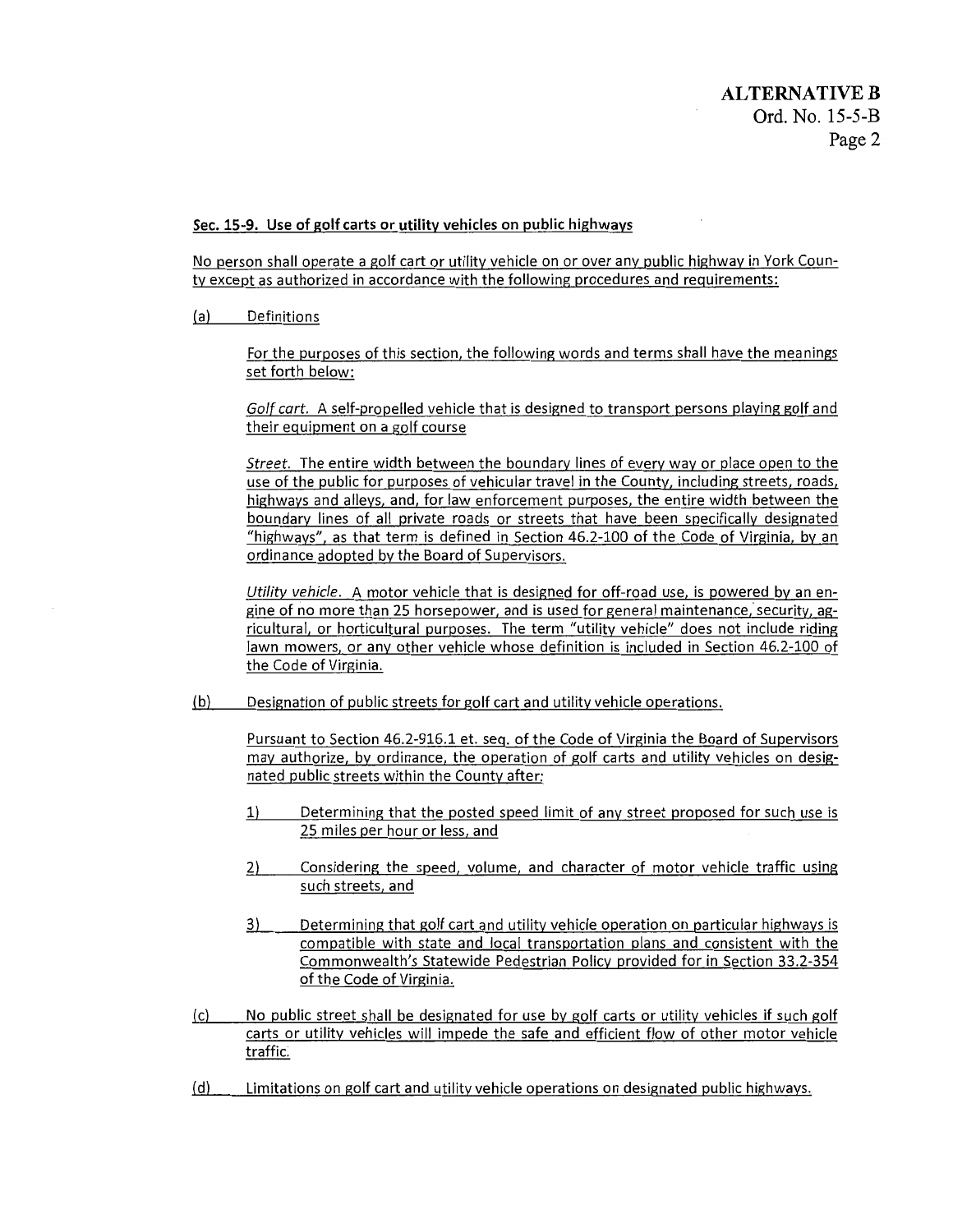Golf cart and utility vehicle operations on designated public streets shall be in accordance with the following limitations:

- 1) Golf carts or utility vehicles may be operated on streets where the posted speed limit is 25 MPH or less and which have been individually designated for such use by the Board of Supervisors. No golf cart or utility vehicle shall be driven across any street at an un-signalized intersection where the street being crossed has a posted speed limit in excess of 25 MPH or at a signalized intersection where the street being crossed has a posted speed limit in excess of 35 MPH; This limitation shall not apply to golf carts and utility vehicles being operated by local government employees upon streets located within the County and to fulfill a governmental purpose and provided that the golf cart or utility vehicle is being operated on streets with speed limits of 35 MPH or less.
- 2) No person shall operate any golf cart or utility vehicle on any public street unless he has in his possession a valid driver's license;
- 3) Golf carts and utility vehicles must be operated in accordance with the motor vehicle laws of the Commonwealth;
- 4) Every golf cart or utility vehicle, whenever operated upon a public street, shall display a slow-moving vehicle emblem in conformity with Section 46.2-1081 of the Code of Virginia;
- 5) Golf carts and utility vehicles operating on designated streets pursuant to this section shall be insured by a recreational vehicle policy with liability coverage of not less than \$50,000 per accident. Proof of such insurance shall be maintained in such golf cart or utility vehicle at all times such vehicle is in operation on a designated street or highway;
- 6) Golf carts and utility vehicles shall be operated upon public streets only between sunrise and sunset, unless equipped with such lights as are required by the terms of Section 46.2-1010 of the Code of Virginia;
- 7} Only the number of people the golf cart or utility vehicle is designed to seat may ride the vehicle when in operation. Passengers shall not be carried on the part of a golf cart designed to carry golf bags.
- (e) Application / Approval Procedures

Any individual, organization, or entity may apply to the Board of Supervisors to have a street, or streets, having a speed limit of 25 MPH or less designated for golf cart or utility vehicle use, subject to the following requirements and procedures:

1} Applications/requests will be considered and scheduled for action once each calendar year. The application submission deadline will be announced and published by the Board through appropriate public information media.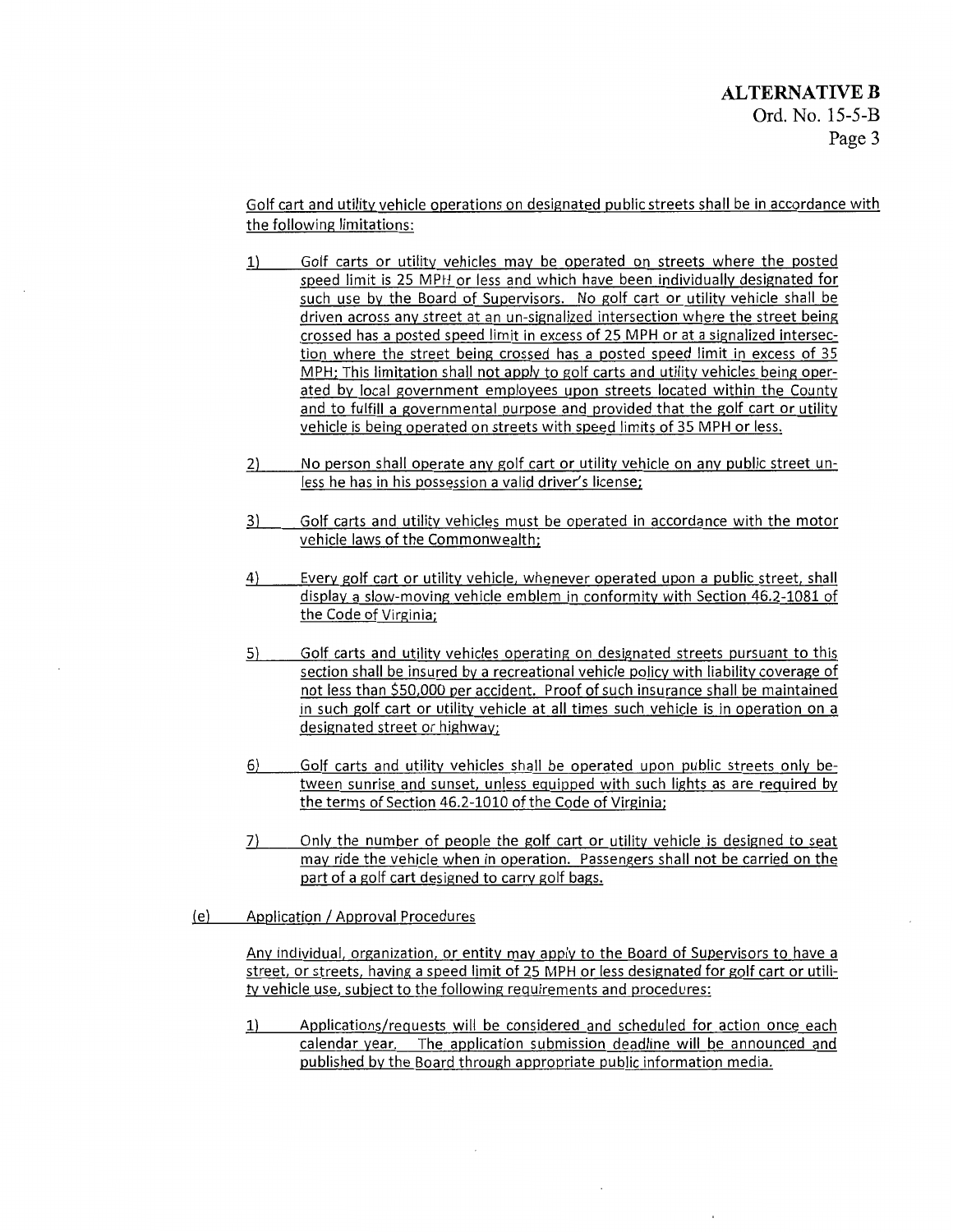- 2) If the street is located within a neighborhood having a legally constituted homeowners association, whether mandatory or not, such application shall be in the name of the homeowners association and shall be signed by a dulyauthorized representative of the association.
- 3) If the street is located in a neighborhood that does not have a homeowners association, or is located outside of an identifiable neighborhood, such application shall be accompanied by a petition supporting such designation. Such petition shall include signatures representing at least 51% of the parcels abutting or having a driveway connection to the street(s) proposed for designation.
- 4) At a minimum, any application requesting such designation shall include the following:
	- i. The full legal name of the individual, organization or entity making the application;
	- ii. The name and route number of each public street to be designated;
	- iii. A petition, if one is required by subsection 2) above;
- 5) At the close of the annual application submission time period, all complete and eligible applications shall be forwarded to the Sheriff's Office and the Virginia Department of Transportation with a request for their comments and recommendations.
- 6) Subsequent to receipt of the comments of the Sheriff's Office and Virginia Department of Transportation, the County Administrator shall cause the applications to be advertised for public hearing at a regularly scheduled meeting of the Board of Supervisors. The individual applicants shall be notified of the date and time of the public hearing.
- 7) Following the public hearing, the Board of Supervisors shall consider the merits of the applications, the recommendations of the Sheriff's Office and Virginia Department of Transportation, public comments, and such other factors as deemed appropriate and shall determine whether or not to approve the designation of one or more of the streets under consideration. If approved, the action shall be by ordinance and shall identify the specific street(s) or segments thereof where golf carts or utility vehicles may be operated.
- (f) Signs alerting motorists that golf carts or utility vehicles may be in operation shall be erected along all roads designated for golf cart and utility vehicle operations at such locations as are deemed necessary after consultation with the Sheriff's Office and Virginia Department of Transportation. Such signs shall be fabricated and installed by the County and the costs of fabrication and installation shall be the responsibility of the individuals, homeowners association, organization, or other entity requesting such designations and shall be paid within sixty (60) days of being invoiced by the County.
- (g) Violations of this section shall constitute a traffic infraction punishable by a fine of not more than \$200.00.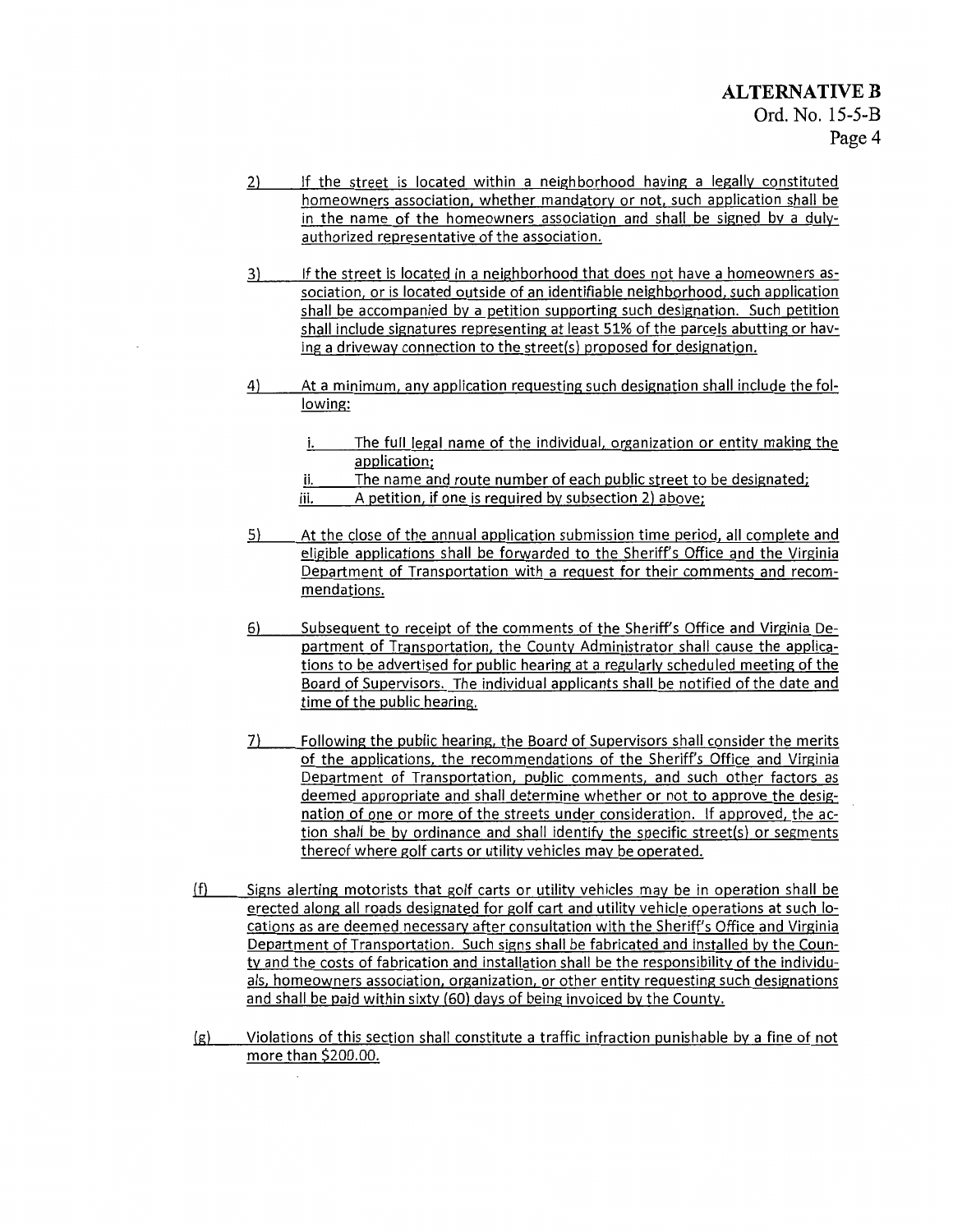#### Ordinance

At a regular meeting of the York County Board of Supervisors held in York Hall, Yorktown, Virginia, on the  $\_\_\_\_\$  day of  $\_\_\_\_\$ , 2015:

#### Present

Vote

Thomas G. Shepperd, Jr., Chairman GeorgeS. Hrichak, Vice Chairman Walter C. Zaremba Sheila S. Noll Donald E. Wiggins

On motion of extended the following ordinance was adopted:

AN ORDINANCE TO AMEND THE YORK COUNTY CODE TO ES-TABLISH, PURSUANT TO THE AUTHORITY PROVIDED BY SEC-TION 46.2-916.1, ET. SEQ. OF THE CODE OF VIRGINIA, A NEW SECTION, 15-9, TO DESIGNATE ALL SECONDARY SYSTEM STREETS HAVING A SPEED LIMIT NOT EXCEEDING 25 MPH FOR USE BY GOLF CARTS OR UTILITY VEHICLES, AND TO ESTAB-LISH PROCEDURES AND REQUIREMENTS FOR SUCH USE

WHEREAS, Section 46.2-916.1, et. seq. of the Code of Virginia provides authority for the governing body of a county to authorize the operation of golf carts and utility vehicles on designated public highways within its boundaries, subject to certain requirements and procedures; and

WHEREAS, based on requests received from various citizens and neighborhoods, the Board of Supervisors wishes to incorporate provisions into the York County Code to authorize such operations on all Secondary System streets with a speed limit not exceeding 25 MPH;

NOW, THEREFORE, BE IT ORDAINED by the York County Board of Supervisors, this the day of , 2015, that the York County Code be, and it is hereby, amended to add the following provisions to Chapter 15, Motor Vehicles and Traffic: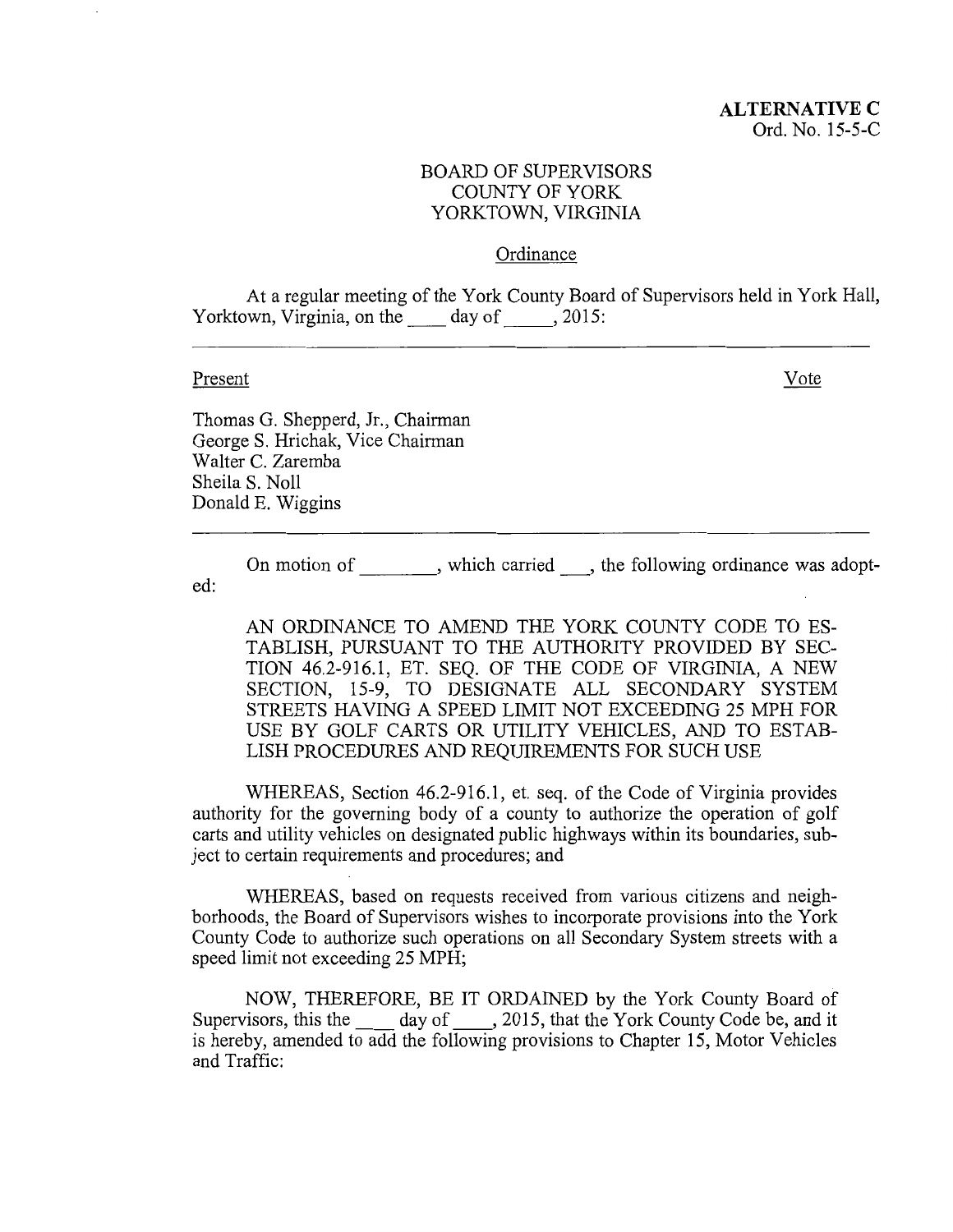#### Sec. 15-9. Use of golf carts or utility vehicles on public highways

No person shall operate a golf cart or utility vehicle on or over any public highway in York County except as authorized in accordance with the following procedures and requirements:

(a) Definitions

For the purposes of this section, the following words and terms shall have the meanings set forth below:

Golf cart. A self-propelled vehicle that is designed to transport persons playing golf and their equipment on a golf course

Street. The entire width between the boundary lines of every way or place open to the use of the public for purposes of vehicular travel in the County, including streets, roads, highways and alleys, and, for law enforcement purposes, the entire width between the boundary lines of all private roads or streets that have been specifically designated "highways", as that term is defined in Section 46.2-100 of the Code of Virginia, by an ordinance adopted by the Board of Supervisors.

Utility vehicle. A motor vehicle that is designed for off-road use, is powered by an engine of no more than 25 horsepower, and is used for general maintenance, security, agricultural, or horticultural purposes. The term "utility vehicle" does not include riding lawn mowers, or any other vehicle whose definition is included in Section 46.2-100 of the Code of Virginia.

(b) Designation of public streets for golf cart and utility vehicle operations.

Pursuant to Section 46.2-916.1 et. seq. of the Code of Virginia and the authority provided to the Board of Supervisors, all Secondary System public streets having a speed limit not exceeding 25 MPH are hereby designated as streets on which golf carts and utility vehicles may be operated, subject to the requirements set forth herein.

(c) Limitations on golf cart and utility vehicle operations on designated public highways.

Golf cart and utility vehicle operations on designated public streets shall be in accordance with the following limitations:

1) Golf carts or utility vehicles may be operated on designated streets where the posted speed limit is 25 MPH or less. No golf cart or utility vehicle shall be driven across any street at an un-signalized intersection where the street being crossed has a posted speed limit in excess of 25 MPH or at a signalized intersection where the street being crossed has a posted speed limit in excess of 35 MPH; This limitation shall not apply to golf carts and utility vehicles being operated by local government employees upon streets located within the County and to fulfill a governmental purpose and provided that the golf cart or utility vehicle is being operated on streets with speed limits of 35 MPH or less.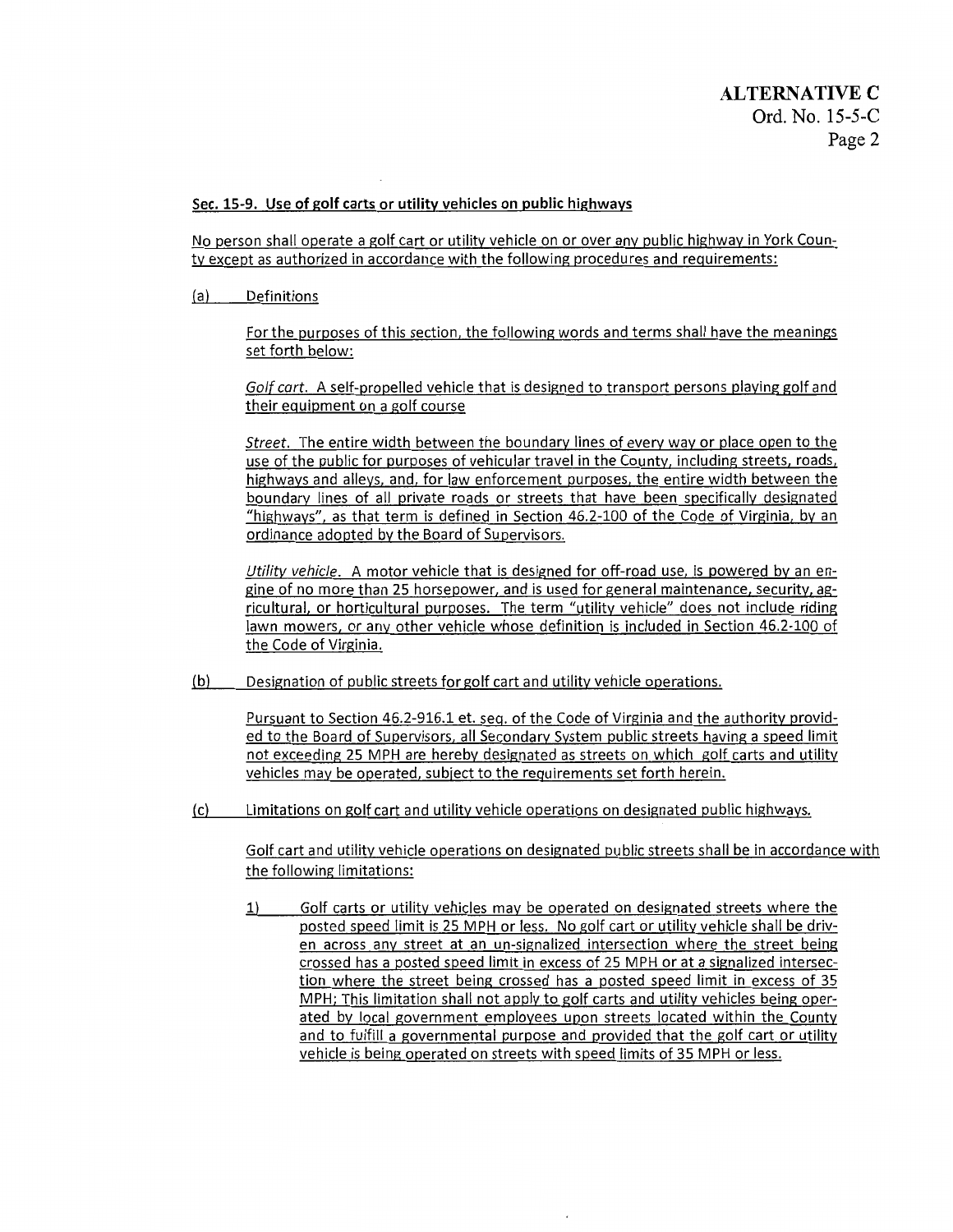- 2) No person shall operate any golf cart or utility vehicle on any public street unless he has in his possession a valid driver's license;
- 3) Golf carts and utility vehicles must be operated in accordance with the motor vehicle laws of the Commonwealth;
- 4) Every golf cart or utility vehicle, whenever operated upon a public street, shall display a slow-moving vehicle emblem in conformity with Section 46.2-1081 of the Code of Virginia;
- 5) Golf carts and utility vehicles operating on designated streets pursuant to this section shall be insured by a recreational vehicle policy with liability coverage of not less than \$50,000 per accident. Proof of such insurance shall be maintained in such golf cart or utility vehicle at all times such vehicle is in operation on a designated street or highway;
- 6) Golf carts and utility vehicles shall be operated upon public streets only between sunrise and sunset, unless equipped with such lights as are required by the terms of Section 46.2-1010 of the Code of Virginia;
- 7) Only the number of people the golf cart or utility vehicle is designed to seat may ride the vehicle when in operation. Passengers shall not be carried on the part of a golf cart designed to carry golf bags.
- {d) Violations of this section shall constitute a traffic infraction punishable by a fine of not more than \$200.00.

\*\*\*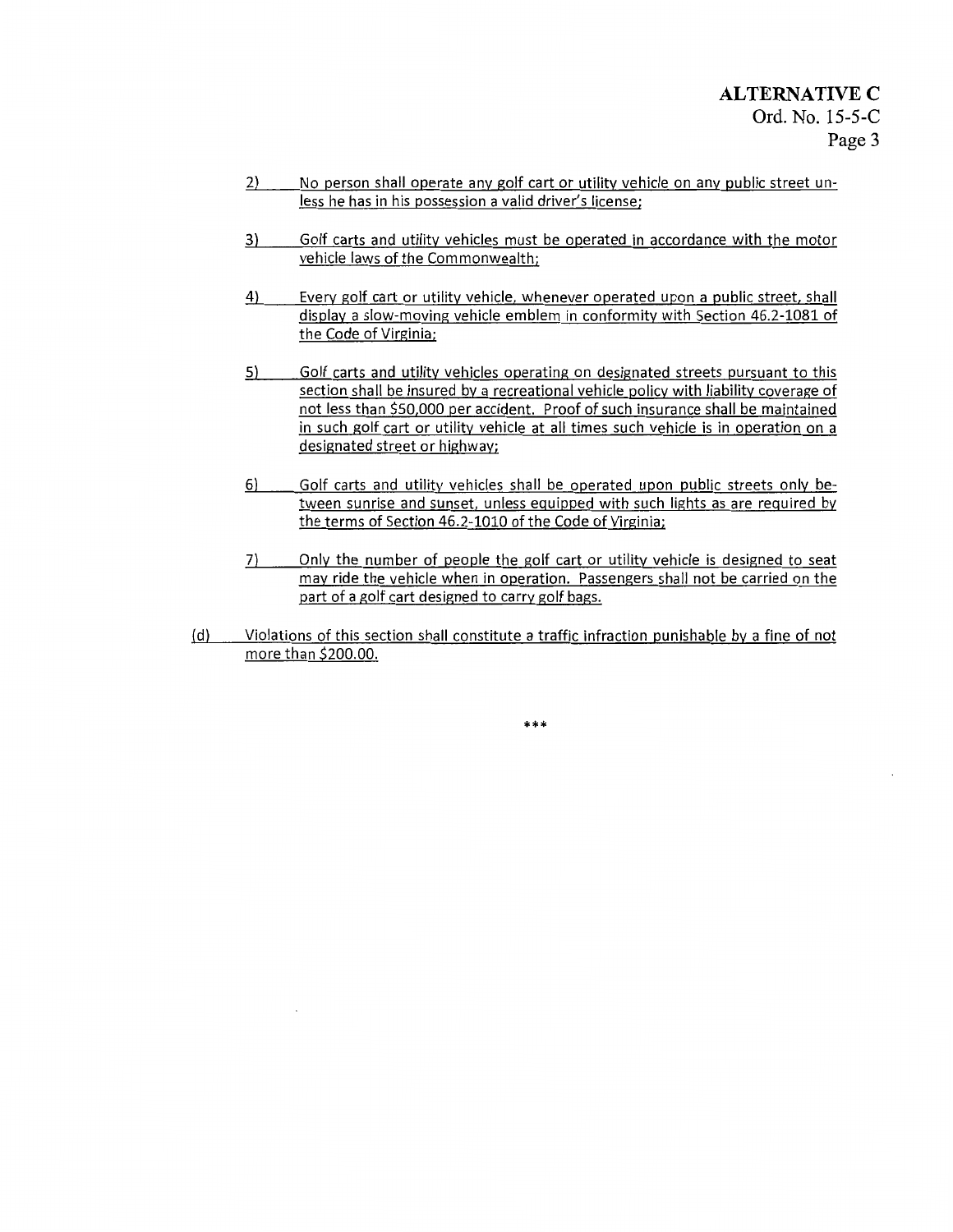#### Ordinance

At a regular meeting of the York County Board of Supervisors held in York Hall, Yorktown, Virginia, on the day of , 2015:

#### Present

Vote

Thomas G. Shepperd, Jr., Chairman GeorgeS. Hrichak, Vice Chairman Walter C. Zaremba Sheila S. Noll Donald E. Wiggins

On motion of extending the following ordinance was adopt-

ed:

AN ORDINANCE TO AMEND THE YORK COUNTY CODE TO ES-TABLISH, PURSUANT TO THE AUTHORITY PROVIDED BY SEC-TION 46.2-916.1, ET. SEQ. OF THE CODE OF VIRGINIA, A NEW SECTION, 15-9, TO DESIGNATE, WITH CERTAIN SPEFICIFIC EX-CEPTIONS, ALL SECONDARY SYSTEM STREETS HAVING A SPEED LIMIT NOT EXCEEDING 25 MPH FOR USE BY GOLF CARTS OR UTILITY VEHICLES

WHEREAS, Section 46.2-916.1, et. seq. of the Code of Virginia provides authority for the governing body of a county to authorize the operation of golf carts and utility vehicles on designated public highways within its boundaries, subject to certain requirements and procedures; and

WHEREAS, based on requests received from various citizens and neighborhoods, the Board of Supervisors wishes to incorporate provisions into the York County Code to authorize, with certain specific exceptions, such operations on all Secondary System streets with a speed limit not exceeding 25 MPH;

NOW, THEREFORE, BE IT ORDAINED by the York County Board of Supervisors, this the \_\_\_\_ day of \_\_\_\_, 2015, that the York County Code be, and it is hereby, amended to add the following provisions to Chapter 15, Motor Vehicles and Traffic: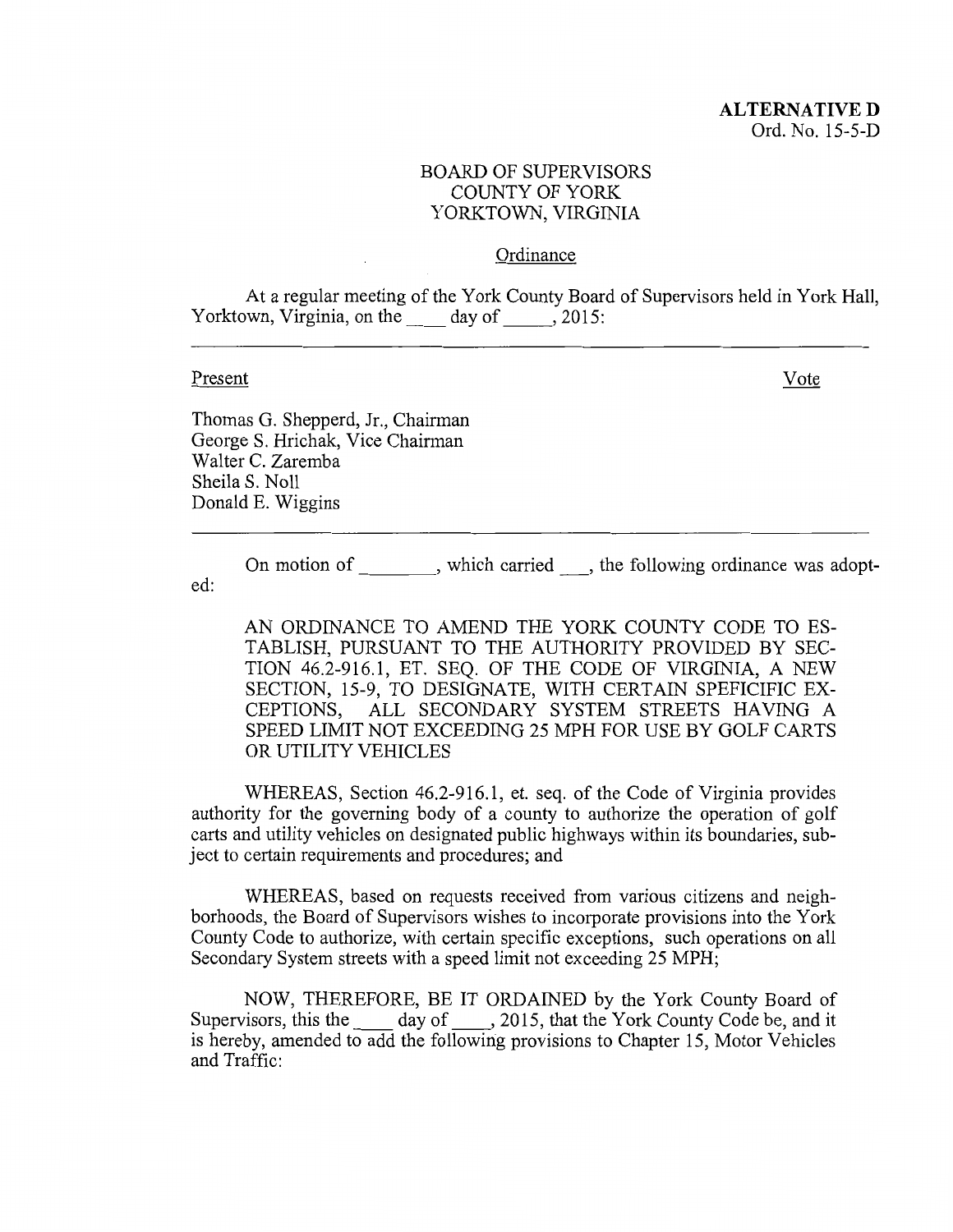#### Sec. 15-9. Use of golf carts or utility vehicles on public highways

No person shall operate a golf cart or utility vehicle on or over any public highway in York County except as authorized in accordance with the following procedures and requirements:

(a) Definitions

For the purposes of this section, the following words and terms shall have the meanings set forth below:

Golf cart. A self-propelled vehicle that is designed to transport persons playing golf and their equipment on a golf course

*Street.* The entire width between the boundary lines of every way or place open to the use of the public for purposes of vehicular travel in the County, including streets, roads, highways and alleys, and, for law enforcement purposes, the entire width between the boundary lines of all private roads or streets that have been specifically designated "highways", as that term is defined in Section 46.2-100 of the Code of Virginia, by an ordinance adopted by the Board of Supervisors.

*Utility vehicle.* A motor vehicle that is designed for off-road use, is powered by an engine of no more than 25 horsepower, and is used for general maintenance, security, agricultural, or horticultural purposes. The term "utility vehicle" does not include riding lawn mowers, or any other vehicle whose definition is included in Section 46.2-100 of the Code of Virginia.

(b) Designation of public streets for golf cart and utility vehicle operations.

Pursuant to Section 46.2-916.1 et. seq. of the Code of Virginia and the authority provided to the Board of Supervisors, all Secondary System public streets having a speed limit not exceeding 25 MPH, with the exception of those listed below, are hereby designated as streets on which golf carts and utility vehicles may be operated, subject to the requirements set forth herein.

- 1) Alexander Hamilton Blvd,. Mathews Street, and Zweybrucken Road in York town.
- 2) Coventry Boulevard and Owen Davis Boulevard.

3) ????

(c) Limitations on golf cart and utility vehicle operations on designated public highways.

Golf cart and utility vehicle operations on designated public streets shall be in accordance with the following limitations:

1) Golf carts or utility vehicles may be operated on designated streets where the posted speed limit is 25 MPH or less. No golf cart or utility vehicle shall be driven across any street at an un-signalized intersection where the street being crossed has a posted speed limit in excess of 25 MPH or at a signalized intersection where the street being crossed has a posted speed limit in excess of 35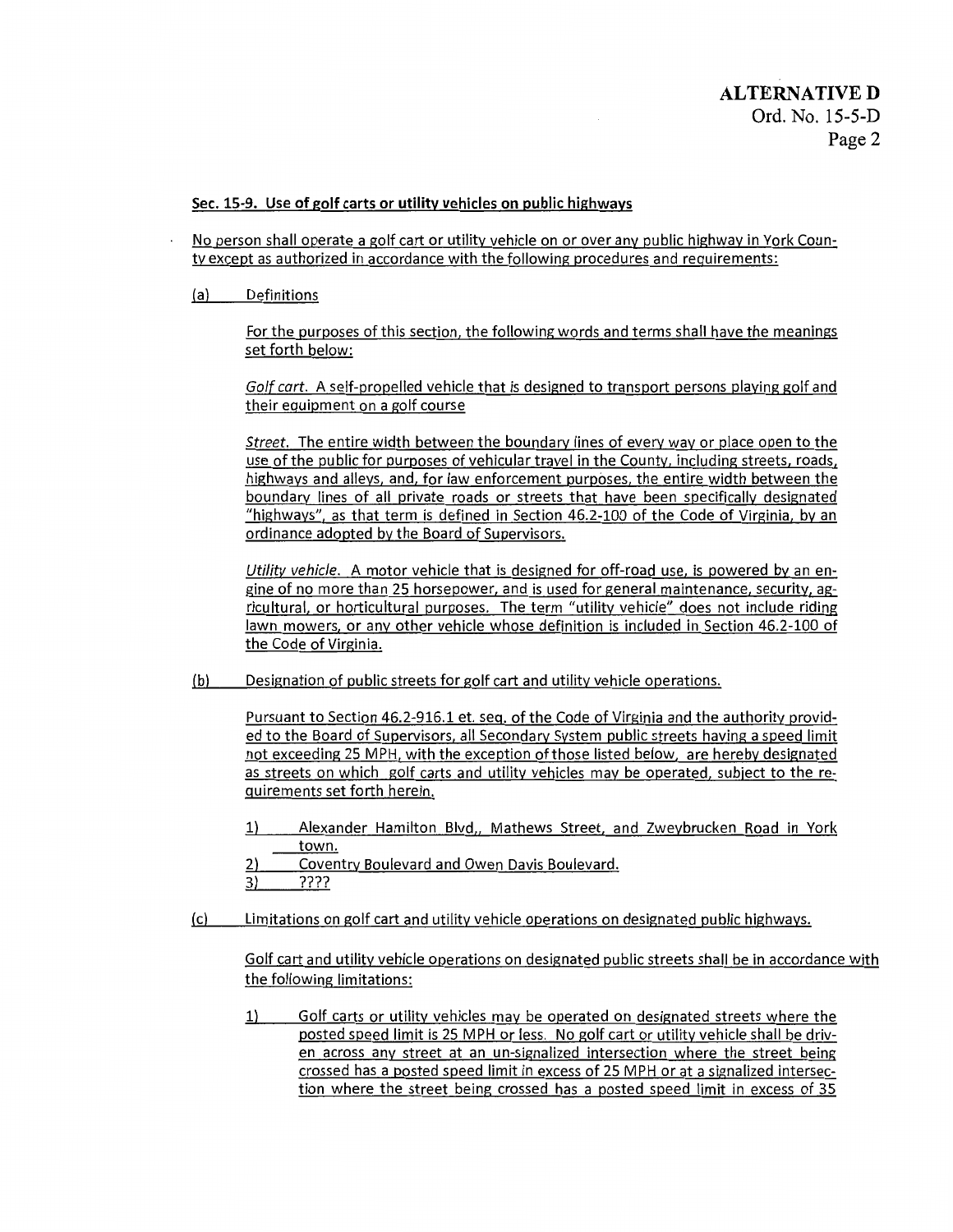MPH; This limitation shall not apply to golf carts and utility vehicles being operated by local government employees upon streets located within the County and to fulfill a governmental purpose and provided that the golf cart or utility vehicle is being operated on streets with speed limits of 35 MPH or less.

- 2) No person shall operate any golf cart or utility vehicle on any public street unless he has in his possession a valid driver's license;
- 3) Golf carts and utility vehicles must be operated in accordance with the motor vehicle laws of the Commonwealth;
- 4) Every golf cart or utility vehicle, whenever operated upon a public street, shall display a slow-moving vehicle emblem in conformity with Section 46.2-1081 of the Code of Virginia;
- 5) Golf carts and utility vehicles operating on designated streets pursuant to this section shall be insured by a recreational vehicle policy with liability coverage of not less than \$50,000 per accident. Proof of such insurance shall be maintained in such golf cart or utility vehicle at all times such vehicle is in operation on a designated street or highway;
- 6) Golf carts and utility vehicles shall be operated upon public streets only between sunrise and sunset, unless equipped with such lights as are required by the terms of Section 46.2-1010 of the Code of Virginia;
- 7) Only the number of people the golf cart or utility vehicle is designed to seat may ride the vehicle when in operation. Passengers shall not be carried on the part of a golf cart designed to carry golf bags.
- (d) Application / Approval Procedures

Subsequent to the initial adoption of Section 15-9, any individual, organization, or entity may apply to the Board of Supervisors to have the golf cart operations authorization for a street, or streets, rescinded, subject to the following requirements and procedures:

- 1) Applications/requests will be considered and scheduled for action once each calendar year. The application submission deadline will be announced and published by the Board through appropriate public information media.
- 2) If the street is located within a neighborhood having a legally constituted homeowners association, whether mandatory or not, such application to rescind the golf cart authorization shall be in the name of the homeowners association and shall be signed by a duly-authorized representative of the association.
- 3) If the street is located in a neighborhood that does not have a homeowners association, or is located outside of an identifiable neighborhood, such application to rescind the golf cart authorization shall be accompanied by a petition supporting such designation. Such petition shall include signatures representing at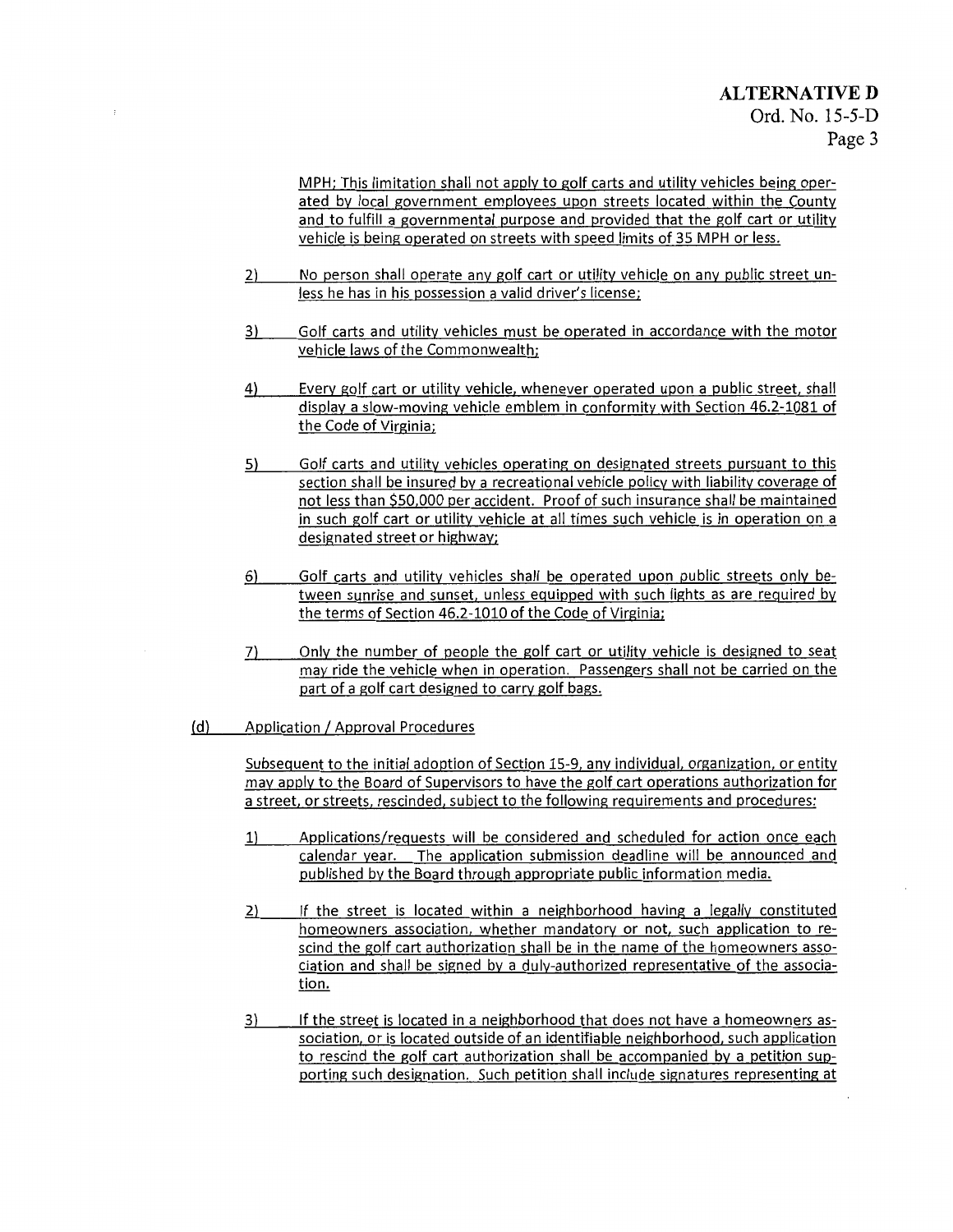least 51% of the parcels abutting or having a driveway connection to the street(s) proposed for designation.

- 4) At a minimum, any application requesting such designation shall include the following:
	- i. The full legal name of the individual, organization or entity making the application;
	- ii. The name and route number of each public street for which deauthorization is requested;
	- iii. A petition, if one is required by subsection 2) above;
- 5) At the close of the annual application submission time period, all complete applications shall be forwarded to the Sheriff's Office and the Virginia Department of Transportation with a request for their comments and recommendations.
- 6) Subsequent to receipt of the comments of the Sheriff's Office and Virginia Department of Transportation, the County Administrator shall cause the applications to be advertised for public hearing at a regularly scheduled meeting of the Board of Supervisors. The individual applicants shall be notified of the date and time of the public hearing.
- 7) Following the public hearing, the Board of Supervisors shall consider the merits of the applications, the recommendations of the Sheriff's Office and Virginia Department of Transportation, public comments, and such other factors as deemed appropriate and shall determine whether or not to rescind the golf cart authorization for the subiect street(s). If approved, the action shall be by ordinance and shall identify the specific street(s) or segments thereof to be added to the list of exceptions set forth in subsection (b) above.
- (e) Signs alerting motorists that golf carts or utility vehicle operations are prohibited shall be erected at such locations as are deemed necessary after consultation with the Sheriff's Office and Virginia Department of Transportation. Such signs shall be fabricated and installed by the County.
- (f) Violations of this section shall constitute a traffic infraction punishable by a fine of not more than \$200.00.

\*\*\*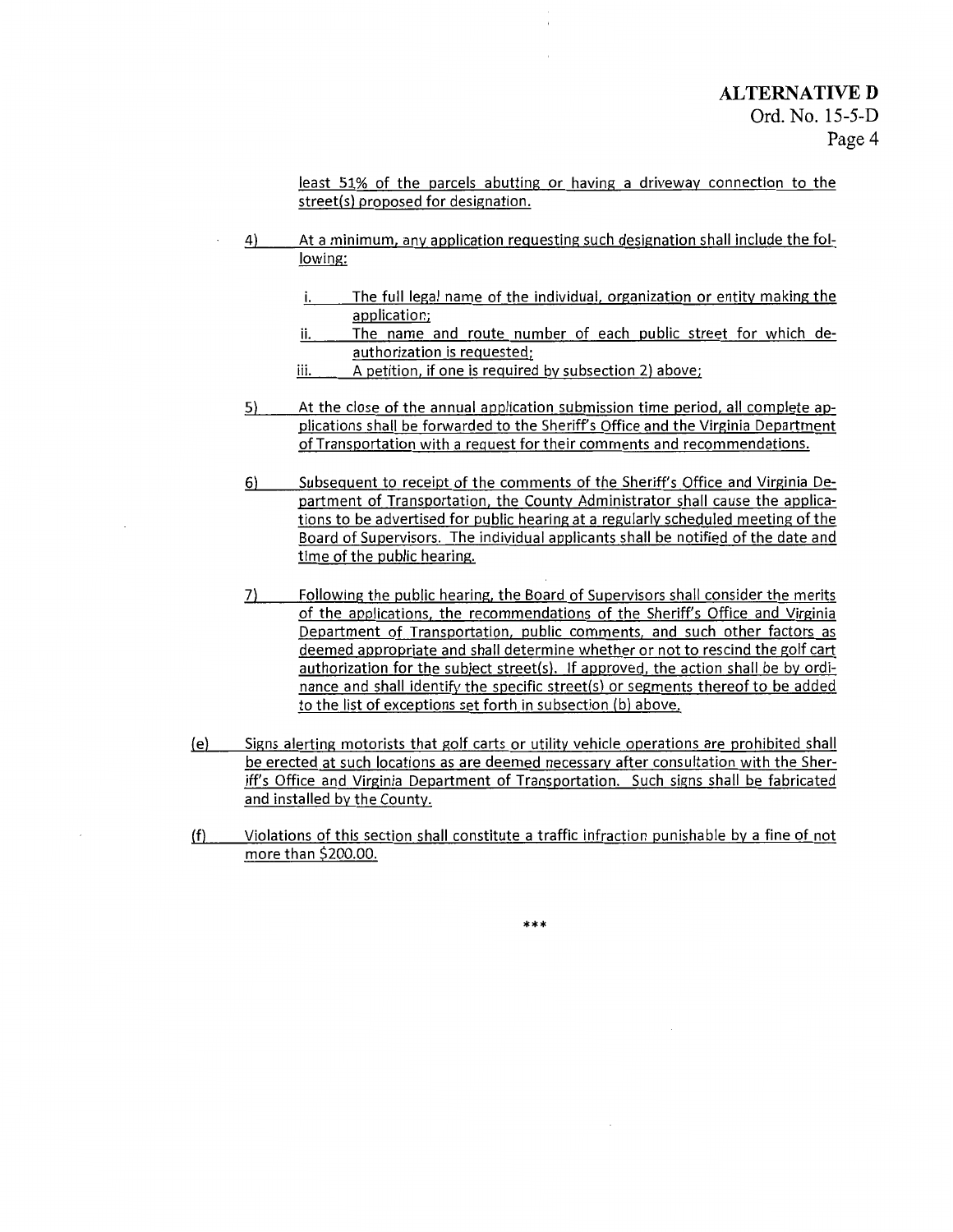#### **Ordinance**

At a regular meeting of the York County Board of Supervisors held in York Hall, Yorktown, Virginia, on the \_\_\_\_\_ day of \_\_\_\_\_\_\_\_\_, 2020:

#### Present

Vote

W. Chad Green, Chairman Walter C. Zaremba, Vice Chairman Sheila S. Noll Jeffrey D. Wassmer Thomas G. Shepperd, Jr.

On motion of , which carried , the following ordinance was adopted:

AN ORDINANCE TO AMEND THE YORK COUNTY CODE TO ESTABLISH, PURSUANT TO THE AUTHORITY PROVIDED BY SECTION 46.2-916.1, ET. SEQ. OF THE CODE OF VIRGINIA, A NEW SECTION 15-9 TO DESIGNATE ALL SECONDARY SYSTEM STREETS HAVING A SPEED LIMIT NOT EXCEEDING 25 MPH FOR USE BY GOLF CARTS OR UTILITY VEHICLES, AND TO ESTAB-LISH PROCEDURES AND REQUIREMENTS FOR SUCH USE

WHEREAS, Section 46.2-916.1, et. seq., of the Code of Virginia provides authority for the governing body of a county to authorize the operation of golf carts and utility vehicles on designated public highways within its boundaries, subject to certain requirements and procedures; and

WHEREAS, based on requests received from various citizens and neighborhoods, the Board of Supervisors wishes to incorporate provisions into the York County Code to authorize such operations on all Secondary System streets with a speed limit not exceeding 25 MPH;

NOW, THEREFORE, BE IT ORDAINED by the York County Board of Supervisors this the  $\_\_\_$  day of  $\_\_\_\_\_$ , 2020, that the York County Code be, and it is hereby, amended to add the following provisions to Chapter 15, Motor Vehicles and Traffic:

Section 15-9. Use of golf carts or utility vehicles on public highways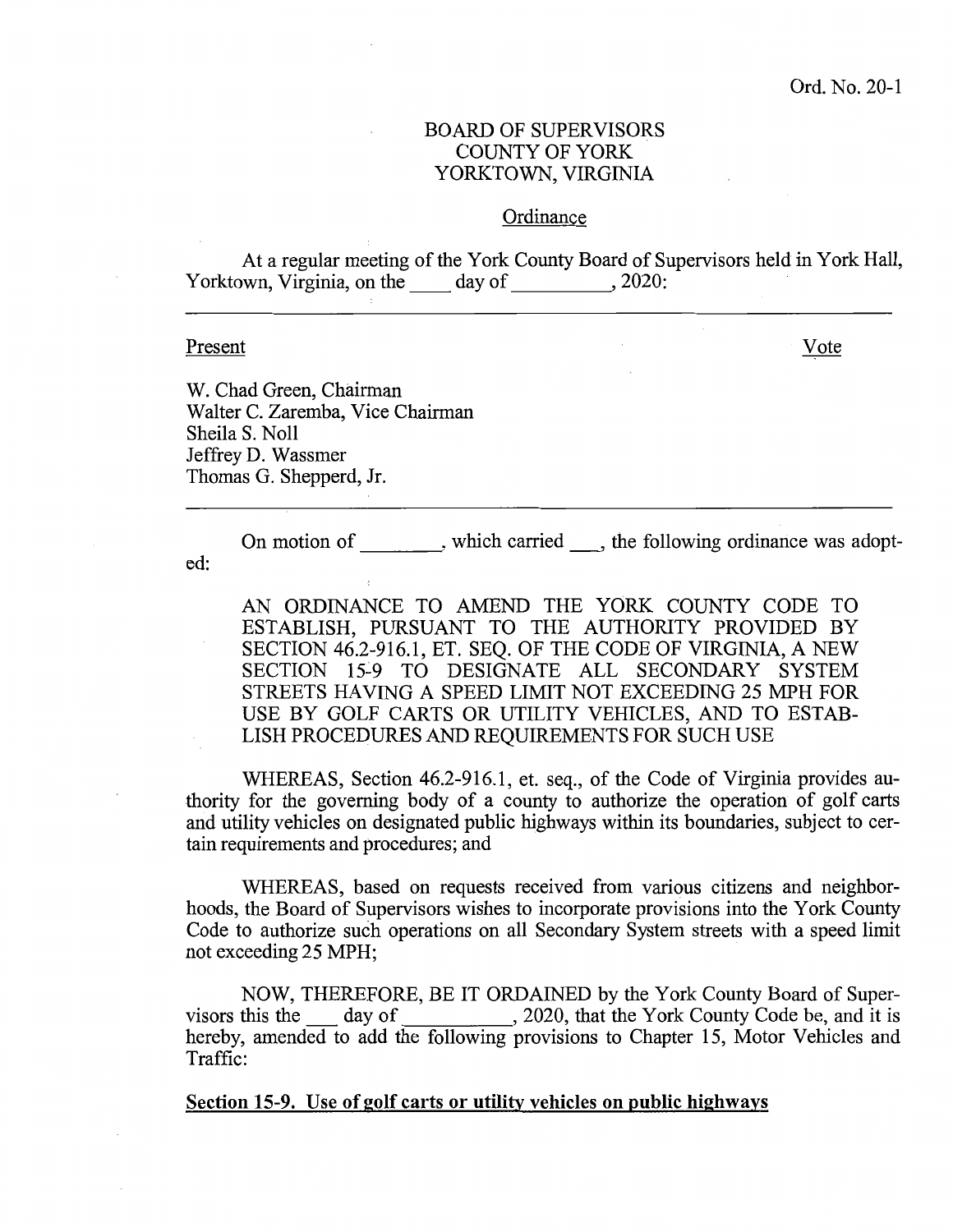No person shall operate a golf cart or utility vehicle on or over any public highway in York County except as authorized in accordance with the following procedures and requirements:

(a) Definitions

For the purposes of this section, the following words and terms shall have the meanings set forth below:

*Golf cart.* A self-propelled vehicle that is designed to transport persons playing golf and their equipment on a golf course.

*Street.* The entire width between the boundary lines of every way or place open to the use of the public for purposes of vehicular travel in the County, including streets, roads, highways and alleys, and, for law enforcement purposes, the entire width between the boundary lines of all private roads or streets that have been specifically designated "highways," as that term is defined in Section 46.2-100 of the Code of Virginia, by an ordinance adopted by the Board of Supervisors.

*Utility vehicle.* A motor vehicle that is designed for off-road use, is powered by an engine of no more than 25 horsepower, and is used for general maintenance, security, agricultural, or horticultural purposes. The term "utility vehicle" does not include riding lawn mowers, or any other vehicle whose definition is included in Section 46.2-100 of the Code of Virginia.

(b) Designation of public streets for golf cart and utility vehicle operations.

Pursuant to Section 46.2-916.1, et. seq., of the Code of Virginia and the authority provided to the Board of Supervisors, all Secondary system public streets having a speed limit not exceeding 25 MPH are hereby designated as streets on which golf carts and utility vehicles may be operated, subject to the requirements set forth herein.

(c) Limitations on golf cart and utility vehicle operations on designated public highways.

Golf cart and utility vehicle operations on designated public streets shall be in accordance with the following limitations:

1) Golf carts or utility vehicles may be operated on designated streets where the posted speed limit is 25 MPH or less. No golf cart or utility vehicle shall be driven across any street at an un-signalized intersection where the street being crossed has a posted speed limit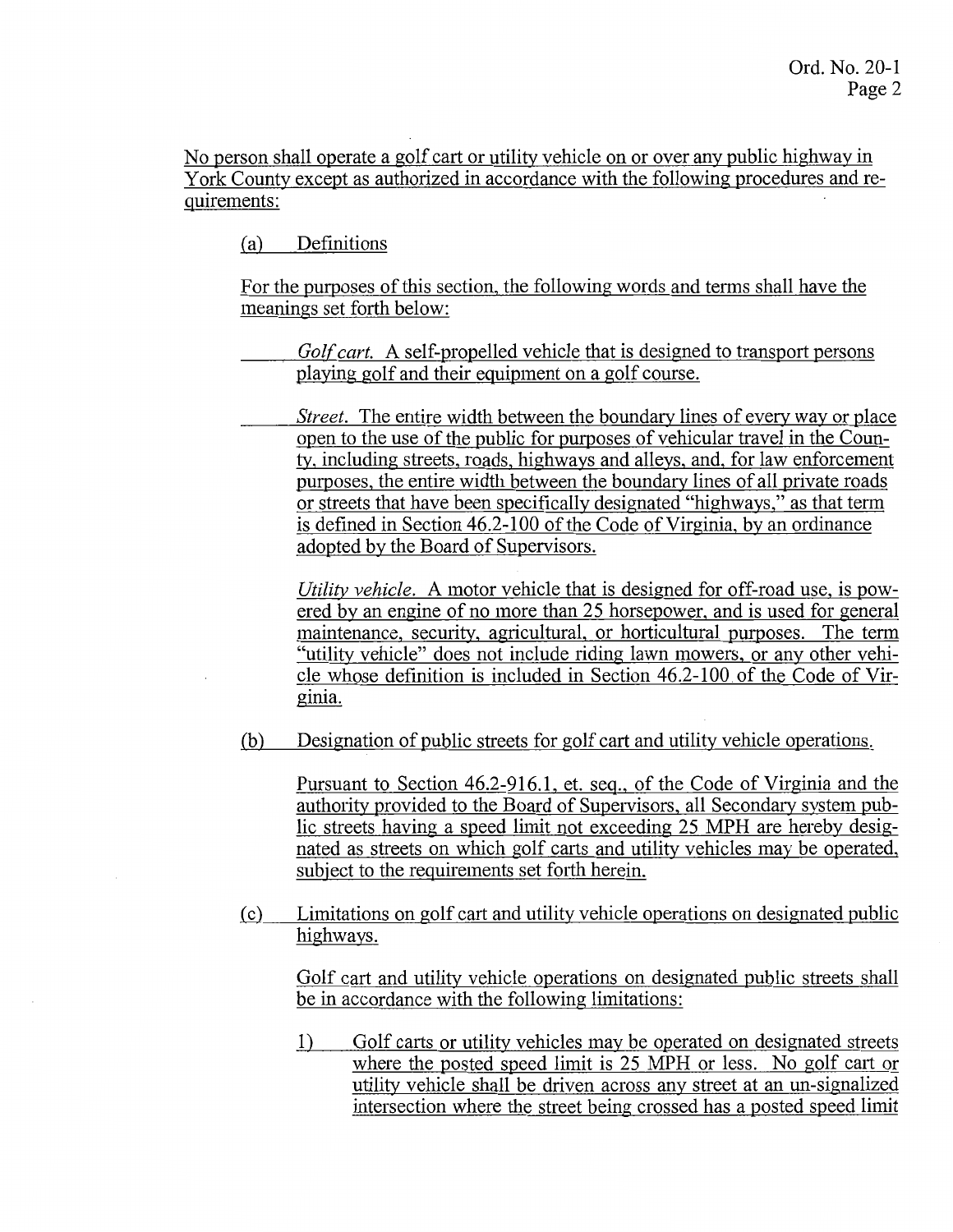in excess of 25 MPH or at a signalized intersection where the street being crossed has a posted speed limit in excess of 35 MPH; this limitation shall not apply to golf carts and utility vehicles being operated by local government employees upon streets located with the County and to fulfill a governmental purpose and provided that the golf cart or utility vehicle is being operated on streets with speed limits of35 MPH or less.

- 2) No person shall operate any golf cart or utility vehicle on any public street unless he has in his possession a valid driver's license.
- 3) Golf carts and utility vehicles must be operated in accordance with the motor vehicle laws of the Commonwealth.
- 4) Every golf cart or utility vehicle, whenever operated upon a public street, shall display a slow-moving vehicle emblem in conformity with Section 46.2-1081 of the Code of Virginia.
- 5) Golf carts and utility vehicles operating on designated streets pursuant to this section shall be insured by a recreational vehicle policy with liability coverage of not less than \$50,000 per accident. Proof of such insurance shall be maintained in such golf cart or utility vehicle at all times such vehicle is in operation on a designed street or highway.
- 6) Golf carts and utility vehicles shall be operated upon public streets only between sunrise and sunset, unless equipped with such lights as are required by the terms of Section 46.2-1010 of the Code of Virginia.
- 7) Only the number of people the golf cart or utility vehicle is designed to seat may ride the vehicle when in operation. Passengers shall not be carried on the part of a golf cart designed to carry golf bags.
- (d) Violations of this section shall constitute a traffic infraction punishable by a fine of not more than \$200.00.

\*\*\*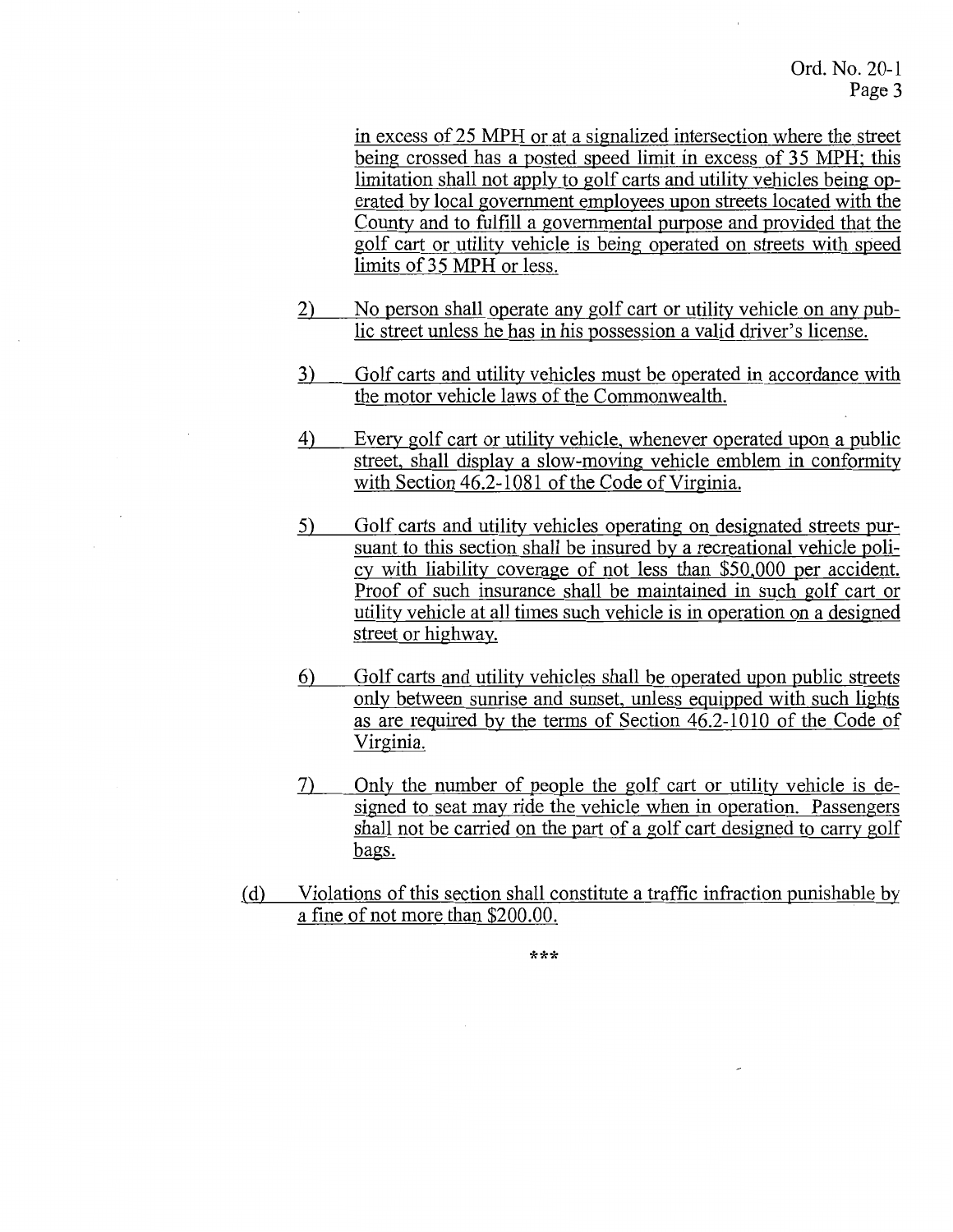# **COUNTY OF YORK MEMORANDUM**

**DATE:** January 7, 2020

**TO:** York County Board of Supervisors

FROM: Neil Morgan, County Administrator

**SUBJECT:** Temporary Use of Old Fire Station #1

Please read the attached memo from Chief Kopczynski. It would seem that the one time use of the old Fire Station for our firefighter recruit training solves the problem and has no downside. I have authorized the Fire Department to use the old station for the Training Academy with the understanding that it will not impact the next planned use which is back office and storage related to the Yorktown Library expansion project.

NAM:vhd

Attachment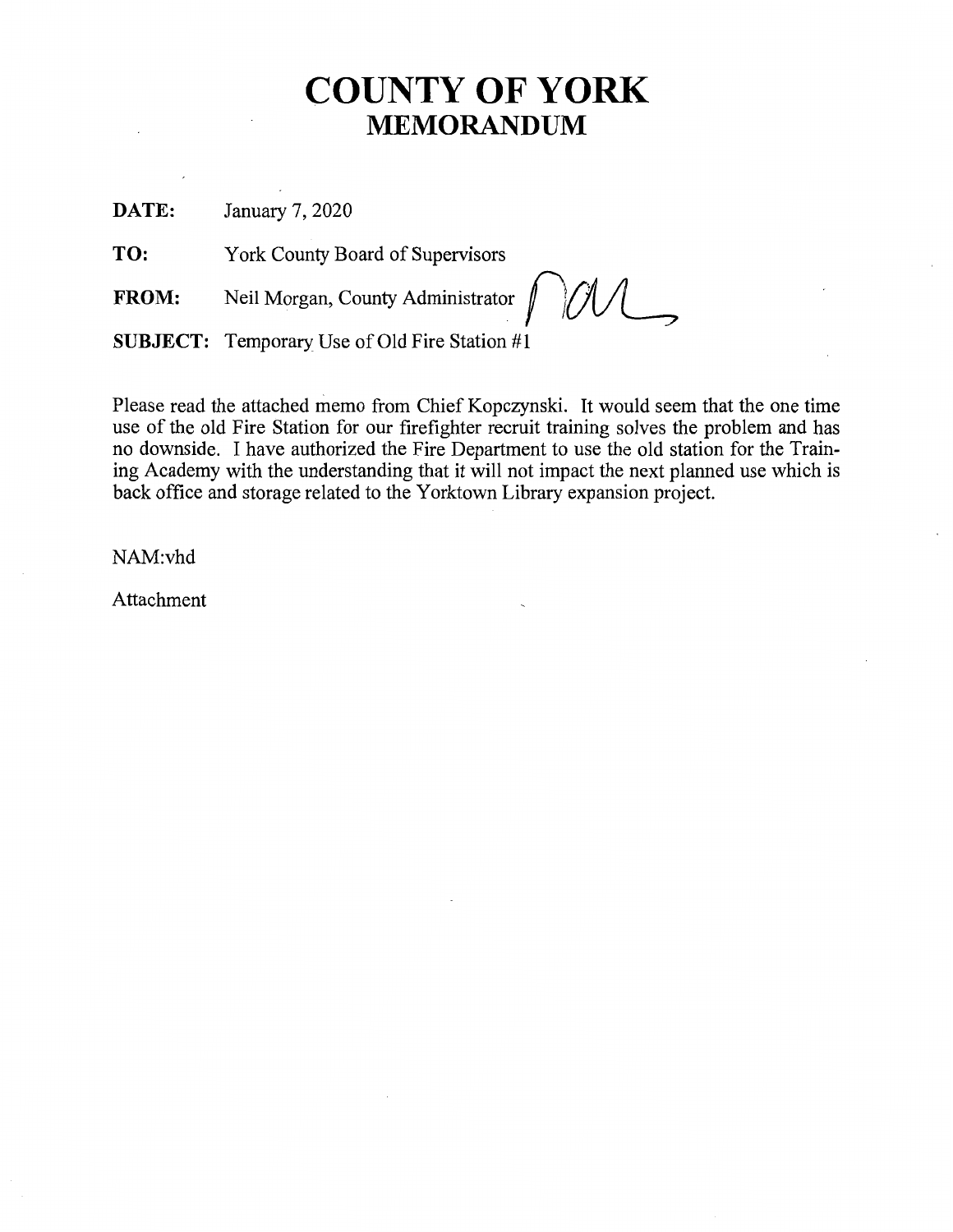# **COUNTY OF YORK MEMORANDUM**

| DATE: | January 2, 2020 |
|-------|-----------------|
|-------|-----------------|

**TO:** Neil Morgan, County Administrator

- **FROM:** Stephen P. Kopczynski, Fire Chief/Director of Fire and Life Safety
- **SUBJECT:** Hampton Roads Recruit Fire Academy and Temporary Use of Old Fire Station One

The Department of Fire and Life Safety participates with the majority of other localities in Hampton Roads for the provision of entry level basic firefighter recruit training through the Hampton Roads Recruit Fire Academy, or HRRFA. This program allows departments to collaborate in conducting firefighter recruit schools throughout the year when localities hire new firefighters. Most often, the programs in which York participates are conducted on the Peninsula and begin in early winter (January/February) and late summer/early fall (August/September).

The coordinated location of the various HRRFA schools is often determined based on the number of students that each of the fire departments may have in the program. The Peninsula HRRFAs have historically been coordinated out of Newport News or Hampton, typically due to the volume of students those departments have enrolled. Occasionally, however, we have coordinated/conducted programs in York County. On rare occasions, we have had our recruits participate in HRRFAs that may be occurring on the Southside, but this creates other logistical challenges. From an academic space perspective, there is not any one location designated as the home for HRRFA schools. The program is intentionally designed with a "distributed campus" concept which allows the program flexibility. HRRFA does, however, use a number of dedicated practical evolution facilities such as the jointly operated Peninsula Live Fire Training Facility in Lee Hall.

As 2020 begins, a number of departments will be in the process of hiring new firefighters. Newport News will have about 18 new personnel and has committed to coordinating/conducting a school beginning in February with additional personnel from James City County and the City of Williamsburg, so that school is already expected to exceed 25-30 students. Hampton will be delaying the start of its coordinated HRRFA until sometime in late March due to the need to conduct initial EMS training. Our department expects to have at least 12 new firefighter recruits who will need to complete HRRFA. Normally, we would assign our new recruits and associated instructional staff to the Newport News program beginning in February; however, this arrangement would result in an HRRFA that would entail 35-40 or more students (30-recruit class maximum). Therefore, our department has decided to host/coordinate a separate program consisting of new York County Firefighter recruits, which may also have a limited number of recruits from other